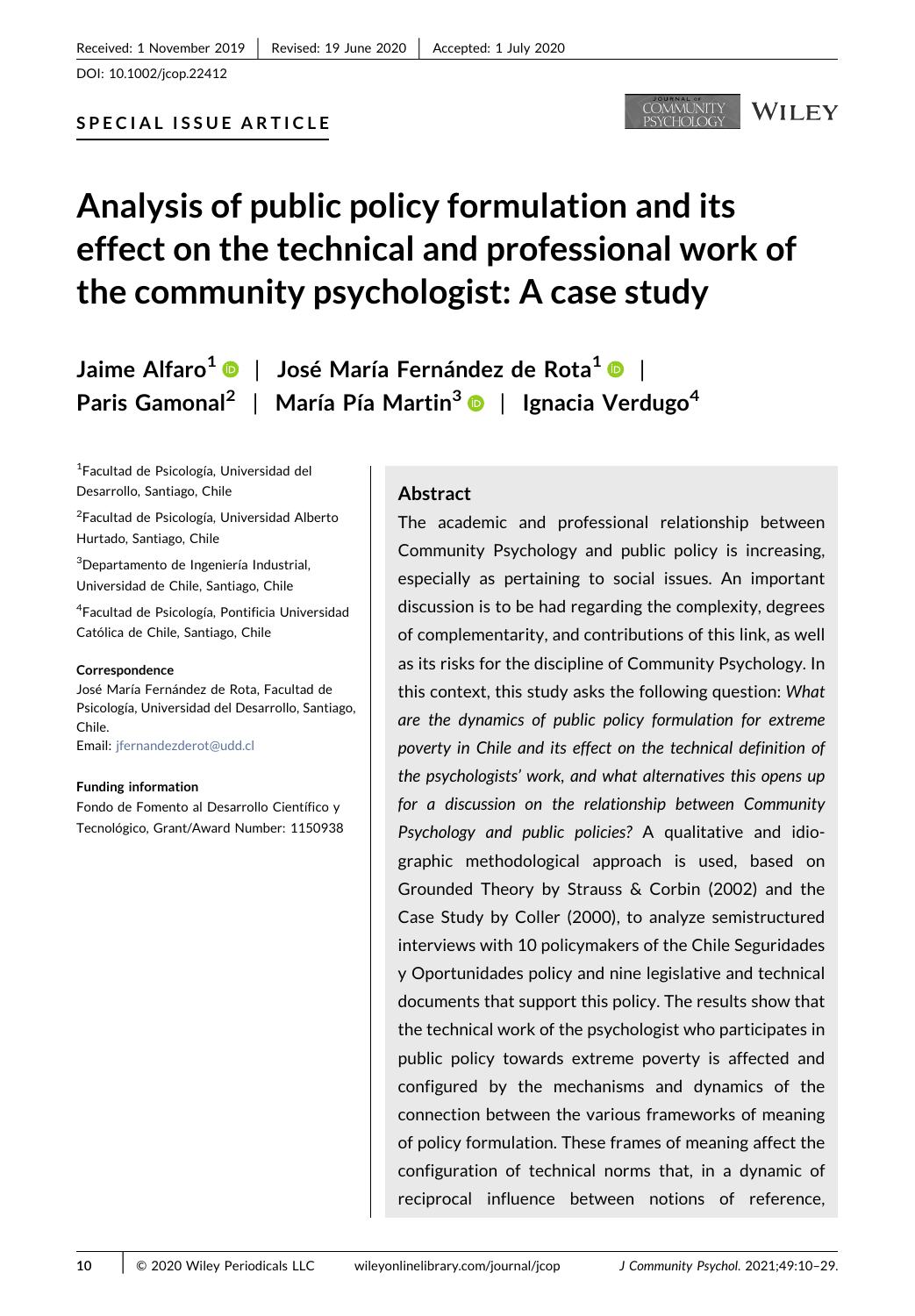notions of problem and notions of solution, affect and configure the professional tasks of the psychologists, in terms of the focus of their work, their objectives, levels of intervention and interdisciplinary work.

KEYWORDS

community psychology, policy frames, public policies, social programs

## 1 | BACKGROUND

## 1.1 | Relevance of the relationship between public policies and community psychology

During the last few decades, a rising trend has been observed in the incorporation and levels of participation of psychologists in social intervention programs implemented in the context of public policies. This phenomenon, with different local peculiarities and emphasis, has been reported in different national contexts, such as Spain (López‐Cabanas, & Chacon, [1997\)](#page-18-0), Portugal (Ornelas, Vargas‐Moniz, & Madeira, [2012](#page-18-0)), Uruguay (Rodríguez, [2009](#page-18-0)), Argentina (Lapalma & De Lellis, [2012\)](#page-18-0), Costa Rica (Arrieta & Garita, [2012\)](#page-17-0), and Puerto Rico (Serrano‐García & Lugo‐Hernández, [2016](#page-18-0)), among other Latin American realities (Montero, [2010](#page-18-0)). The study of this phenomenon has been specifically analyzed by the discipline of Community Psychology (Alfaro, [2012;](#page-17-0) Alfaro & Zambrano, [2009](#page-17-0); Phillips, [2000;](#page-18-0) Rodríguez, [2009\)](#page-18-0).

Some analyses, which make it possible to understand this process, refer to social changes related to the configuration of new social risks linked to a greater preponderance of a relational and community sphere in public issues. Specifically, the literature reports that this process has been related to the weakening of family and sociocommunity ties, which has reflected on changes in families (higher proportion of divorces, single‐family homes, or female‐headed households); demographic changes (fewer children and higher proportion of older adults); massive incorporation of women into the labor market; as well as the loss of reference identities established around social class or work (Subirats, Gomá, & Brugué, [2005](#page-19-0)). Public policies have had to develop responses to these new problems by promoting new strategies that incorporate categories related to subjectivity and psychosocial dynamics in the analysis of social problems and in the basis of intervention programs (Alfaro, [2012](#page-17-0)).

## 1.2 | Discussion on the relationship between public policies and community psychology

According to the literature produced by the Community Psychology discipline, there exist different perspectives regarding the complexity of the relationship between Community Psychology and public policies. Different levels and different types of complementarity and possibilities, as well as risks that this link can generate for both parties, are recognized. Some perspectives highlight the complementarities and possibilities of this relationship, focusing on the knowledge transfer processes from Community Psychology to public policy, whether at the design, execution or evaluation level (Maton, [2017;](#page-18-0) Ornelas et al., [2012;](#page-18-0) Perkins, [1995](#page-18-0); Phillips, [2000;](#page-18-0) Ramirez, Ballesta, Lizana, & Albar, [2016](#page-18-0)). Maton, Humphreys, Jason, and Shinn [\(2017\)](#page-18-0) highlight some of the policy‐related contributions of community psychologists (researchers and practitioners) to the social policy arena, for example, withn regard to youth tobacco use, homelessness, and health care and substance use. The authors reveal the assets that community psychologists bring to this arena and the challenges that await them. More specifically, it has been alluded that the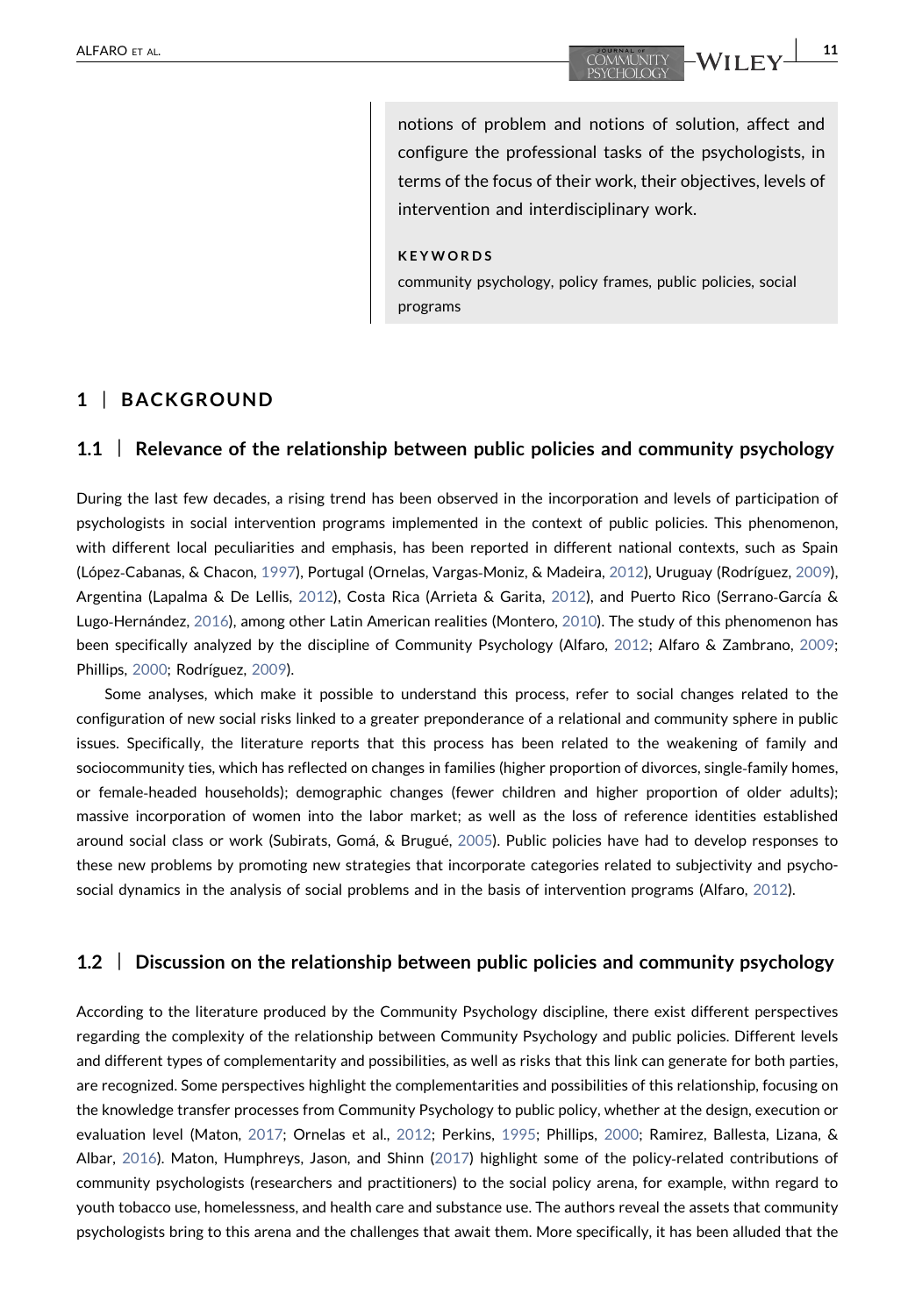contribution of Community Psychology is towards models and strategies that employ ecological perspectives (Teixeira, Loja, Costa, & Menezes, [2012\)](#page-19-0); development of participatory and empowerment processes (Bishop, Vicary, Browne, & Guard, [2009](#page-17-0); Perkins, [1995](#page-18-0)); networking and configuration of community coalitions (Martínez & Martínez, [2003](#page-18-0)); and development of work and evaluation methodologies (Arrieta & Garita, [2012](#page-17-0); Maton, [2017](#page-18-0)).

In addition, this study identifies the complementarities and possibilities of this relationship, but focuses on the contributions made from public policies to Community Psychology. It is recognized that the promotion and generation of spaces that demand community work by public policy and social programs, translates into a great opportunity for the enhancement of Community Psychology as a discipline, promoting its diversification, innovation and strengthening in terms of theory, techniques and social intervention (Lapalma & De Lellis, [2012;](#page-18-0) Ornelas et al., [2012;](#page-18-0) Phillips, [2000;](#page-18-0) Rodríguez, [2009;](#page-18-0) Shinn, [2007\)](#page-19-0).

This may have an important effect on the incorporation, legitimization, and institutionalization of the discipline (Alfaro, [2012](#page-17-0); Burton, Boyle, Harris, & Kagan, [2007;](#page-17-0) Loreto Martínez, Jaramillo, Santelices, & Krause, et al., [2009](#page-18-0)), thus resulting in better material conditions for the academic and professional development of Community Psychology (Perkins, [1995](#page-18-0); Shinn, [2007](#page-19-0)). Increasing the psychologist's skills with regard to their involvement in public policy is necessary within this context (Serrano‐García & Lugo‐Hernández, [2016\)](#page-18-0).

Other perspectives on this relationship identify important degrees of tension and risks, caused mainly by the mismatch between the paradigms, models, and forms present in the formulation and implementation of public policies and the theoretical, technical, ethical, and value orientations that characterize Community Psychology. One of the main tensions refers to the obstacles that Community Psychology faces with regard to incorporating certain principles in public policies, such as horizontality, active, and transversal participation of the community, its strengthening, and the development of bottom-up processes. Freitas ([2000](#page-18-0)) points out that public policies tend to employ strategies and practices of an individualistic nature, producing a Psychology in the Community, rather than a Psychology from and with the Community. This supposes a preponderance of clinical models rather than community models, understanding psychosocial problems from individual and microsocial dimensions and variables, and addressing them through welfare logics, where the population is merely a passive spectator of actions carried out to resolve issues that pertain to them. Rocha and Duarte [\(2016\)](#page-18-0) reveal that changes in sex education policies have both a positive and negative impact at the mesosystem and microsystem levels. Their analysis reveals how the apparently positive trend towards community partnerships does not guarantee the establishment of genuine collaborations between schools and community organizations. Mata and Fernandes [\(2016\)](#page-18-0), when talking about drug policy changes, underline the option for a "low-threshold psychology" and point out the existent risks in terms of promoting real community empowerment, given the depth and amount of social problems faced daily by these communities.

In the same direction, Sánchez ([2007](#page-18-0)) points out that a tension is developed between the centralized, vertical, and prescriptive (top-down) logics that characterize the planning and implementation of public policies by the State and community work. Montero ([2010](#page-18-0)) considers that there are important limits in public policies for the development of community, preventive and promotional models, aimed at the participation, strengthening and mobilization of the community based on their collective goals. In turn, Prilleltensky ([2008](#page-18-0)) points out that there exists an important tension with Community Psychology as the State favors the development of individual faculties from nonparticipatory, assistance‐based methods and focuses on harm or deficit, without considering ecological models of analysis and intervention that connect the problems in these fields with the social conditions from which they originate.

Finally, there is a third perspective that, recognizing existent and significant degrees of tension, considers the possibility of modulating the relationship between Community Psychology and public policies to reduce obstacles to community work. Giorgi ([2005](#page-18-0)) raises the possibility of questioning the welfare nature of public policies (as it generates dependence on the State), and developing community work aimed at greater symmetry between the State and the citizens, as a necessary condition for the latter to constitute themselves as subjects of law and achieve their subjectivation as full citizens. Rodríguez ([2009](#page-18-0)) also establishes that the current challenge is to move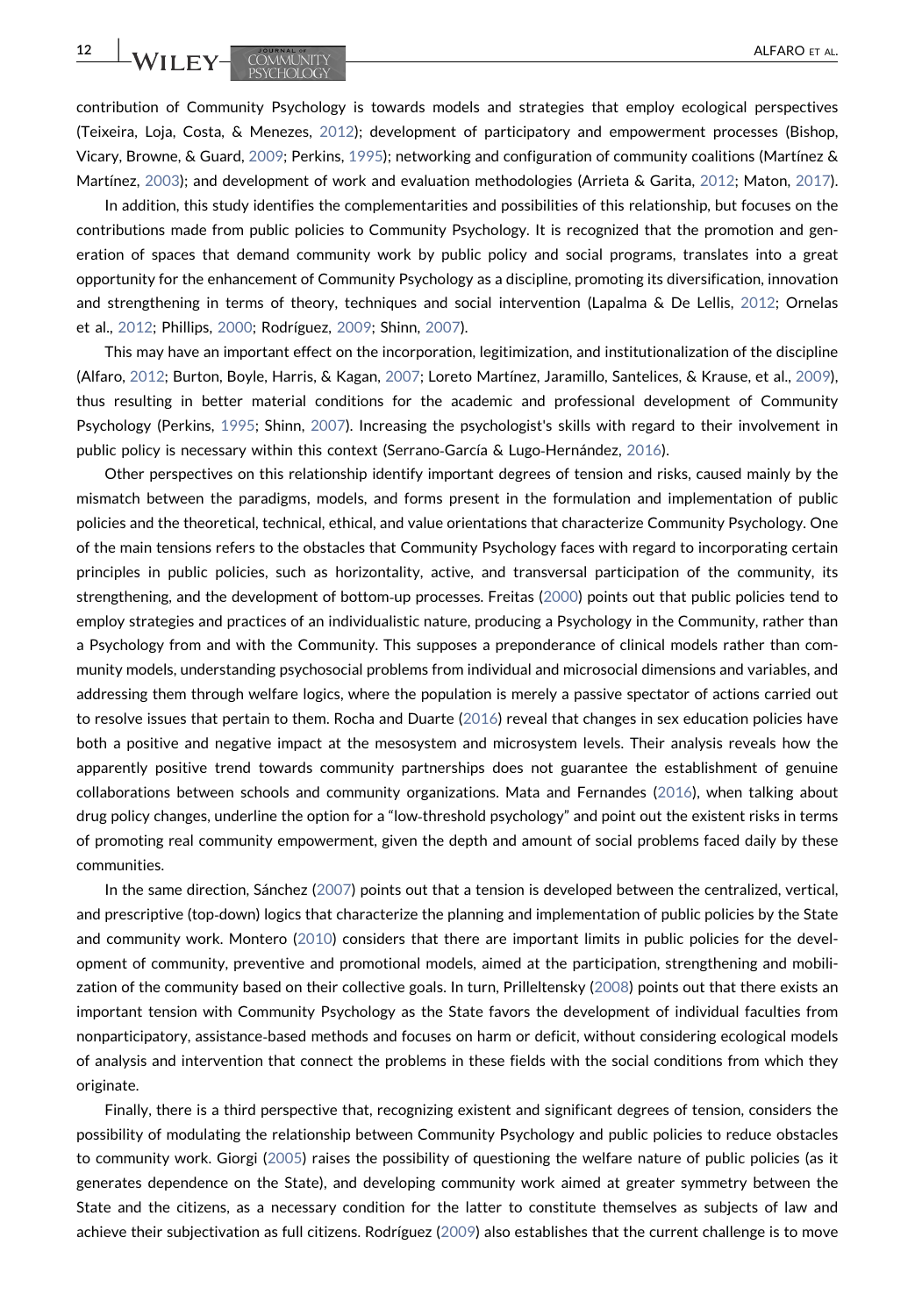from compensatory public and social policies to transformative policies, through community work that contributes to producing changes aimed at human development promotion and the construction of citizenship, overcoming assistance logics and advancing towards perspectives based on social rights.

Likewise, from this perspective, we find approaches that—recognizing that the processes of the transfer of knowledge from Community Psychology to public policies are not simple, direct, or immediate—affirm the possibility of nesting and sustaining actions from community settings in public policies. This could happen through processes and instances of dialogue and negotiation between agents within the discipline (academics and professionals) and agents of politics (formulators and officials) (Maton, 2013, [2017](#page-18-0); Perkins, [1995](#page-18-0); Shinn, [2007](#page-19-0)).

More specifically, it is proposed that to enhance the influence and contribution that Community Psychology can make to the theoretical and practical knowledge used for the formulation and implementation of public policy, it is necessary to know and make changes in the ideas, values, normative frameworks and networks of relationships involved in those policies (Maton, [2017;](#page-18-0) Shinn, [2007\)](#page-19-0). Phillips ([2000\)](#page-18-0) points out that a large part of the problems in the relationship between community psychologists and policy agents is explained by the psychologists' lack of knowledge of public policies.

In this manner, to generate changes in public policies requires to assume their complexity, considering the historical context, as well as the multiple interpretations, relationships, and actors that constitute the processes of their formulation and implementation (Bishop et al., [2009;](#page-17-0) Maton, [2017\)](#page-18-0). The task of influencing and generating changes in the dynamism of the formulation of problems and solutions must be assumed, where alliances and coalitions between the actors involved are expressed and negotiated (Maton, [2017;](#page-18-0) Perkins, [1995\)](#page-18-0).

#### 1.3 | Analysis of public policy formulation

Some models for the analysis of public policies underline the important role of the ideas, representations, and frames of meaning presented by the actors and communities. These frames delimitate the problem and the formulation of the public policy (Fischer, [2003](#page-17-0)). The policies are expressions of the frames of meanings and the ideas that constitute interpretation systems in which the actors and agents place their definitions and actions (Muller & Surel, [1998](#page-18-0)).

Particularly based on these models of critical analysis and interpretative public policies (Fischer, [2003](#page-17-0); Yanow, [2000](#page-19-0)), a prominent focus is put on the analysis of policy frames (Fischer & Gottweis, [2012](#page-17-0)), which emphasizes the meaning frames, ideas and institutionalized discourses (Schmidt & Radaelli, [2004\)](#page-18-0). Policy frames are organizational principles that transform fragmented and circulating information into a structured and significant policy problem, in which a solution is implicitly or explicitly included (Verloo, [2005](#page-19-0)).

The potential and importance of the analysis of policy frames is supported by its increasing use in the study of processes and trajectories of public policies in areas such as gender policies (Lombardo & Meier, [2009](#page-18-0); Verloo, [2005\)](#page-19-0); migration (Roggeband, [2010\)](#page-18-0); cultural policies (Barbieri, [2015\)](#page-17-0); social movements and collective action (Benford & David, [2000\)](#page-17-0), among others, thus accumulating an increasing volume of empirical evidence (Roberts, [2016;](#page-18-0) Shim, Park, & Wilding, [2015\)](#page-19-0).

In the analysis of policy frames, public policies are both created and interpreted based on value disputes between actors regarding the issue of how the problem is defined (Verloo, [2005](#page-19-0)). This analysis allows for the establishing of areas of consensus, as well as the distinctions that separate and stress the actors involved in the policy formulation. As Hajer and Wagenaar ([2003](#page-18-0)) proposes, these narratives accommodate both consensus and conflict, configuring arenas of policy deliberation. To know and understand what these conflicts of meaning are about allows us to establish to what extent they were resolved in the formulation of the policy, as well as to identify which are the consensuses that facilitate the policy changes.

The frames included in a public policy are social constructions of reality models, being fundamentally processes of construction of meanings by policy actors (Van Hulst & Yanow, [2016](#page-18-0)). They are guidelines for the understanding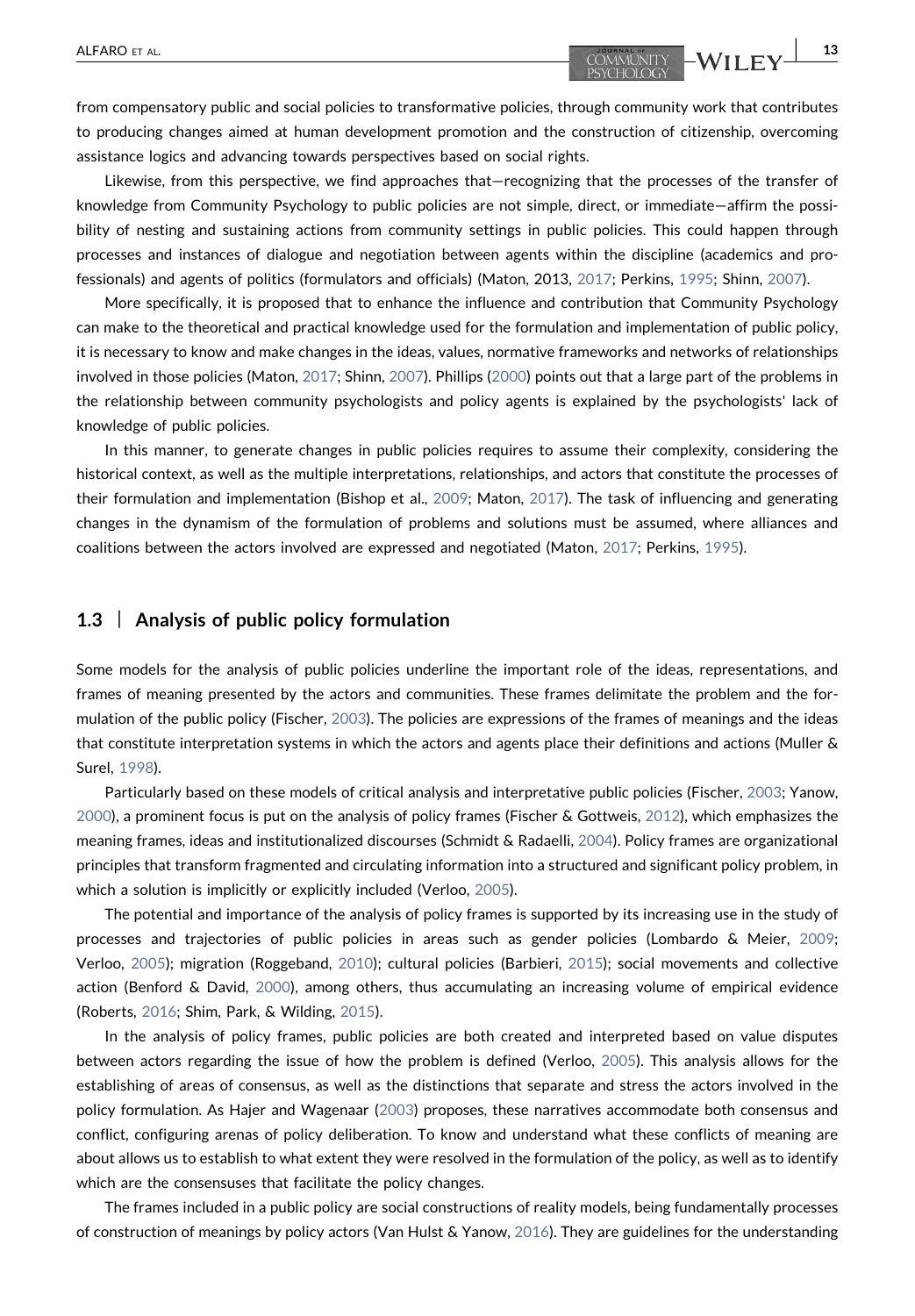WILEY-COMMUNITY **ALFARO ET AL** 

of reality and are in competition, negotiation, and constant dispute. When a policy frame is imposed on others, it structures a hegemonic discourse, which closes and excludes alternative ways of understanding a public problem, positioning itself as a master framework (Barbieri, [2015;](#page-17-0) Bosomworth, [2015](#page-17-0)).

The policy frame perspective is an informed and proven tool that allows us to understand how the dynamics of dispute, tension, and collaboration in the formulation of a public policy affect and define its structure. This tradition can be a contribution to a better understanding of the alternatives and the possibilities that have been opened up by the relationship between Community Psychology and public policies.

The research question that guides this study is the following: What are the dynamics of public policy formulation for extreme poverty in Chile and its effect on the technical definition of the psychologists' work, and what alternatives does this open up for a discussion on the relationship between Community Psychology and public policies?

# 2 | METHODOLOGICAL APPROACH

The design of this study is qualitative and idiographic. The Grounded Theory by Strauss and Corbin [\(2002\)](#page-19-0) and the Case Study by Coller ([2000](#page-17-0)) was used as the methodological approach.

The Grounded Theory guided the exploration, production, coding, analysis, and conceptualization of qualitative data to generate phenomena and relationships in the data in a reliable and contextualized way, through open, axial, and selective-integrative coding analysis (Strauss & Corbin, [2002\)](#page-19-0). The Case Study allowed for the development of a detailed description of the social phenomenon studied and the analysis of the behaviors involved in it (Coller, [2000](#page-17-0)).

This study analyzes the case of a public policy aimed at overcoming extreme poverty in Chile. We used this policy based on its strong presence of psychological concepts in its theoretical foundations and the incorporation of professional psychologists in its implementation. The selection of this policy was made after the process indicated in the procedure.

# 2.1 | Procedure

At an initial stage, the Banco Integrado de Programas Sociales (BIPS) of the Ministry of Social Development and Family of the State of Chile was reviewed in detail, using as a review criteria, the policies and programs which in their technical base mentioned models, concepts, and notions of reference that are typical of Community Psychology and that take into consideration the participation of psychologists in its implementation. After this review, the Chile Seguridades y Oportunidades policy was selected. The objective of this policy is to advocate families and individuals have access to better living conditions, by overcoming conditions of extreme poverty and social vulnerabilities that affect them, as well as to guarantee the exercise of their rights. This program belongs to the Cash Conditional Transfer policies, which has been expanded throughout Latin America and is present in different countries.

The recruitment process began by contacting the people who were institutionally responsible for the policy formulation and who facilitated contact with other key formulation actors, who also participated in the decisionmaking and design process at various stages of the development of the policy.

#### 2.2 | Participants

A total of 10 key policymakers participated in the research. Some participated in the original design of the policy while others had roles in decision-making regarding the program execution at the ministerial or regional level. In addition, nine legislative, institutional, and technical documents were analyzed. The interviews were conducted in Santiago, complying with all the ethical considerations regulated by the Chilean Comisión Nacional de Investigación Científica y Tecnológica (Conicyt).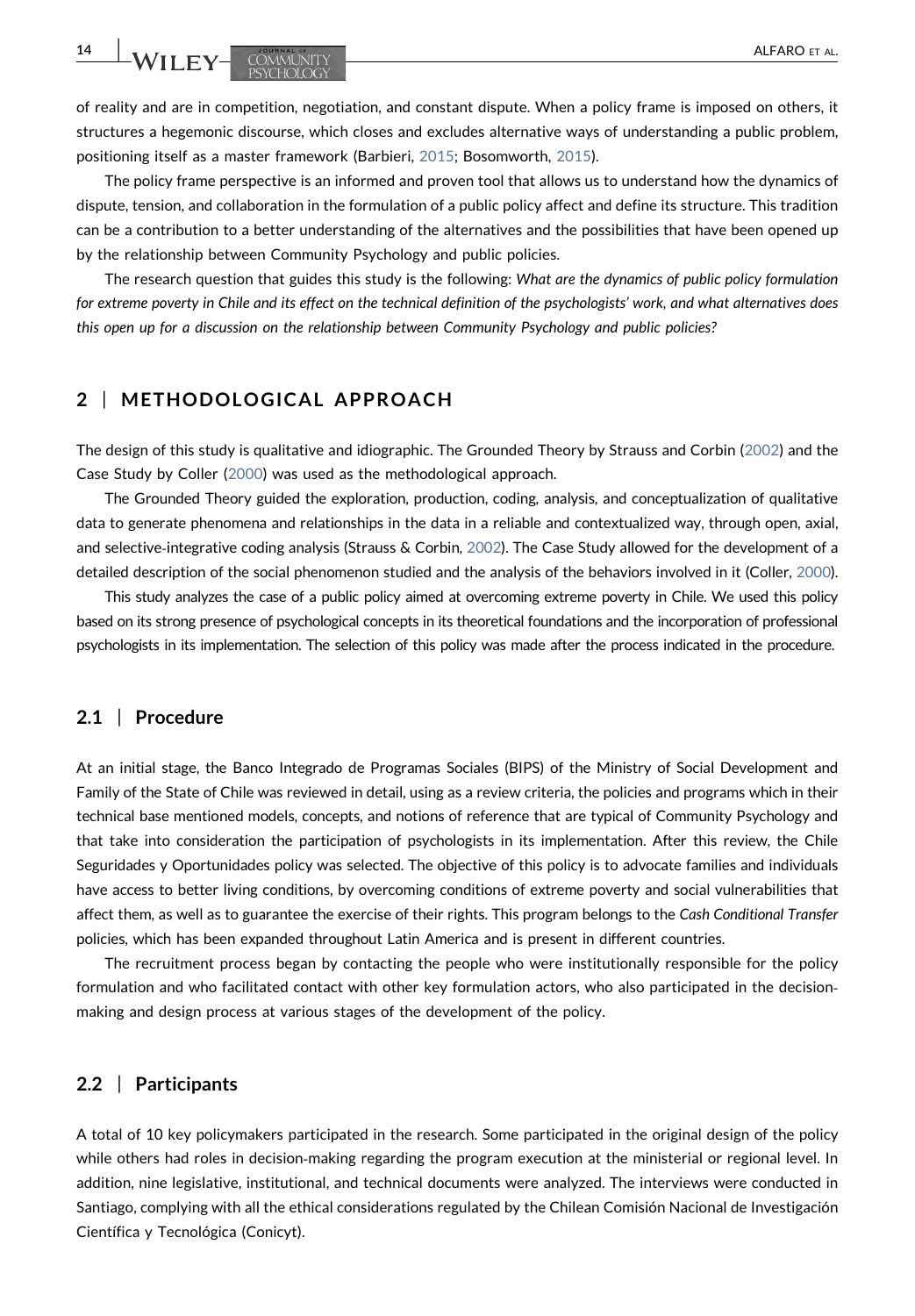# 2.3 | Instruments

The main objective of the individual and semi‐structured interviews was to identify, in the participants' responses, the main meanings that they attributed to the phenomenon of extreme poverty. Following the methodological strategy, we sought to identify and delve into the way in which the policymakers represented the problem and the solution of extreme poverty, the values, meanings, actors, and dynamics involved. Likewise, we sought to identify the main models, concepts, and notions of reference typical of psychology present in their representations, and the profile and professional task that they attributed to the psychologist participating in their implementation (see Table [1](#page-5-0)).

The legislative, institutional, and technical documents produced during the formulation and implementation of the program were reviewed with the aim of identifying the main relevant contents for their characterization and contextualization.

## 2.4 | Coding and data analysis

The coding and analysis work of the produced data was done based on the three stages proposed by Grounded Theory: open coding, axial coding, and selective coding (Strauss & Corbin, [2002\)](#page-19-0). The constant comparison method and theoretical sampling were used. According to Soneira ([2006](#page-19-0)), the constant comparison method involves the researchers (a) collecting, (b) coding, and (c) analyzing the data simultaneously. By means of theoretical sampling, saturation was established and the properties of the categories were discovered, establishing similarities, differences, and interrelationships of these properties for generation of the theory. The saturation of the sample was achieved by analyzing all the documents supporting the policy and doing interviews until the different analysts in the team identified the saturation of the categories addressed. In open coding, codes are generated from two sources: precoding and in vivo codes.

A research team made up of six researchers (doctors, master's, and postgraduate students linked to the social sciences, all with training and experience in qualitative research) carried out the coding. The coding and analysis

| <b>Topic</b>                                                                       | <b>Subtopic</b>                                                                                                                                                    |
|------------------------------------------------------------------------------------|--------------------------------------------------------------------------------------------------------------------------------------------------------------------|
| Representations on the phenomenon of extreme poverty.                              | Representations and meanings on the problem of<br>extreme poverty                                                                                                  |
|                                                                                    | Actors and dynamics present in the formulation of the<br>problem                                                                                                   |
|                                                                                    | Representations and meanings about the solution to<br>extreme poverty                                                                                              |
|                                                                                    | Actors and dynamics present in the formulation of the<br>solution                                                                                                  |
|                                                                                    | Values and principles that guided the formulation of the<br>solution                                                                                               |
| Presence of notions of reference typical of Psychology.                            | Notions used in the analysis<br>Notions used in the definition of the problems and<br>solutions                                                                    |
| Professional work of the psychologist during the<br>implementation of the program. | Professional work of the psychologist during the<br>implementation of the program<br>Expected profile of the psychologist for the<br>implementation of the program |

#### <span id="page-5-0"></span>TABLE 1 Semi‐structured "Interview Guideline"

Source: self‐made.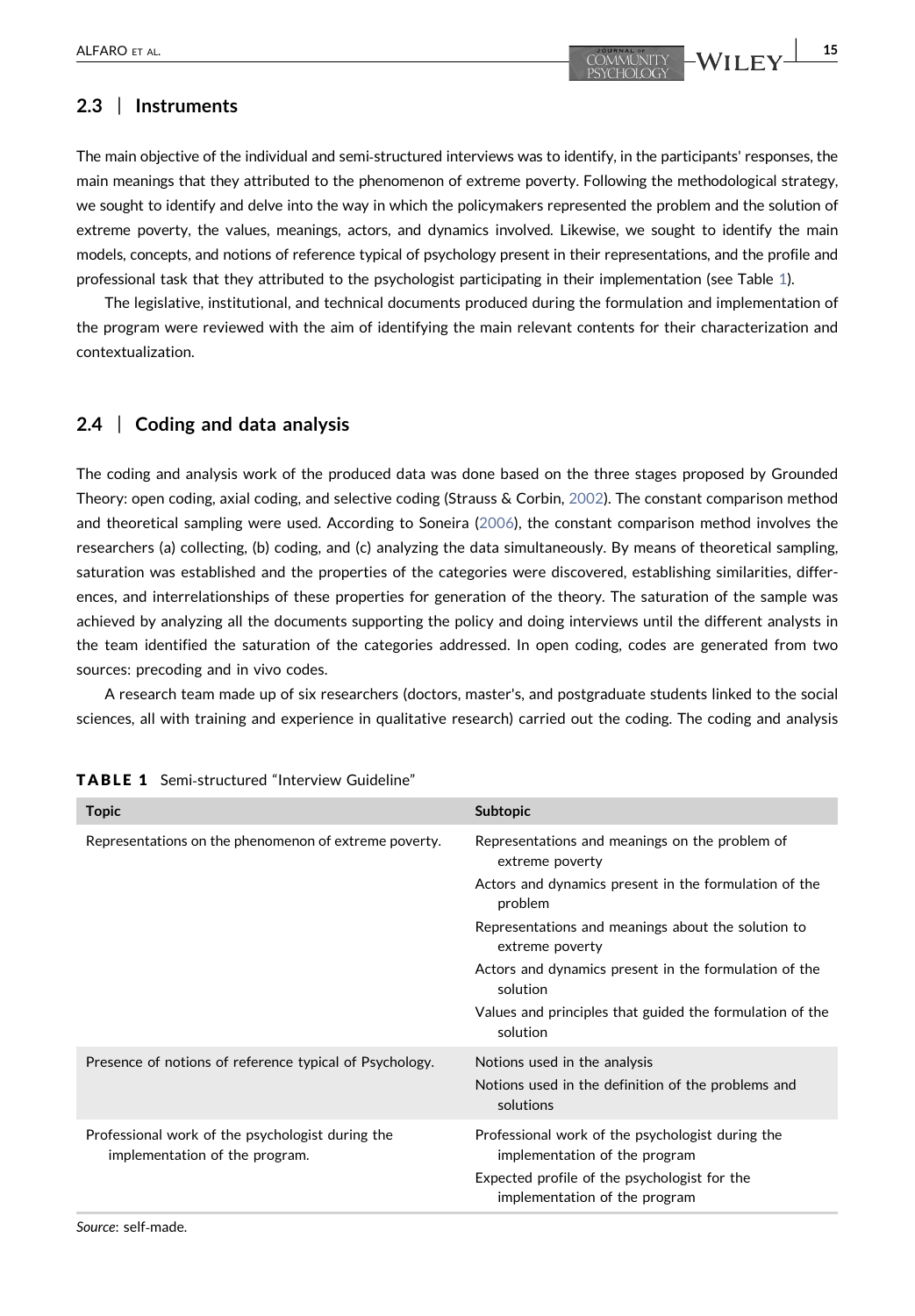16 WILEY- COMMUNITY **ALFARO ET ALFARO ET AL** 

work was done using NVivo 11 software. For the open coding stage, and as a way to identify and keep in mind the degrees of differences and similarities in the interpretation that each member made of the data, an interview was coded jointly, agreeing on interpretation criteria based on the research question.

Subsequently, the transcripts were distributed to the team members, and were then read thoroughly and comprehensively, under the instruction to generate categories regarding key content, in the most textual and descriptive way possible. These codifications were grouped, shared, reviewed, contrasted, and discussed in groups, to stabilize key categories and strengthen their descriptions. The identification and description of categories were recorded in the development of Descriptive Reports.

For the axial coding stage, the descriptive reports of each of the categories identified in the previous stage were reviewed, a joint dialogue, discussion, and agreement on their dimensions and properties was conducted, and an outline of possible relationships between them was made. For the selective coding stage, and referring to the categories and relationships worked on during the previous stage, the results obtained from the interpretation, coding, and analysis of data were linked with the revised theoretical‐conceptual antecedents.

## 2.5 | Validity

To strengthen and guarantee the pertinence and validity of the analysis—in addition to the aforementioned process of constant triangulation of analysts—two international academics with vast experience in public policy research, as well as with experience in programs with psychosocial components, were asked to carry out an external assessment based on reading and evaluating the process and research results. The research team presented these auditors (separately to each one) with reports on the different components of the analysis and the rationale for it, which were then discussed, analyzed, and enhanced in long working sessions (6–8 hr).

# 3 | RESULTS

#### 3.1 | Open coding: Descriptive analysis

From the initial descriptive analysis (open coding) four main categories emerged in the stories (a) notion of problem; (b) notion of solution; (c) notions of reference; and (d) technical field of the psychologist. For each of these categories, the properties that characterize it and dimensions that account for its variability were identified. Table [2](#page-7-0) summarizes this information.

The results of open coding are presented, indicating the categories that emerge from the analysis, distinguishing their main properties as well as the dimensions that structure their variability. This description complements the main reference quotes of the participants which are in italics and in separate paragraphs.

#### 3.2 | Problem concept category: Relational crisis

The "Notion of problem" category refers to the way in which policymakers understand the phenomenon of extreme poverty. This category has the "Relational crisis" as its main property. Both in the interviewees' responses and in the documents analyzed, it is understood that the main cause of extreme poverty is the mismatch between the characteristics and needs of families and the opportunities that society gives to people in this condition.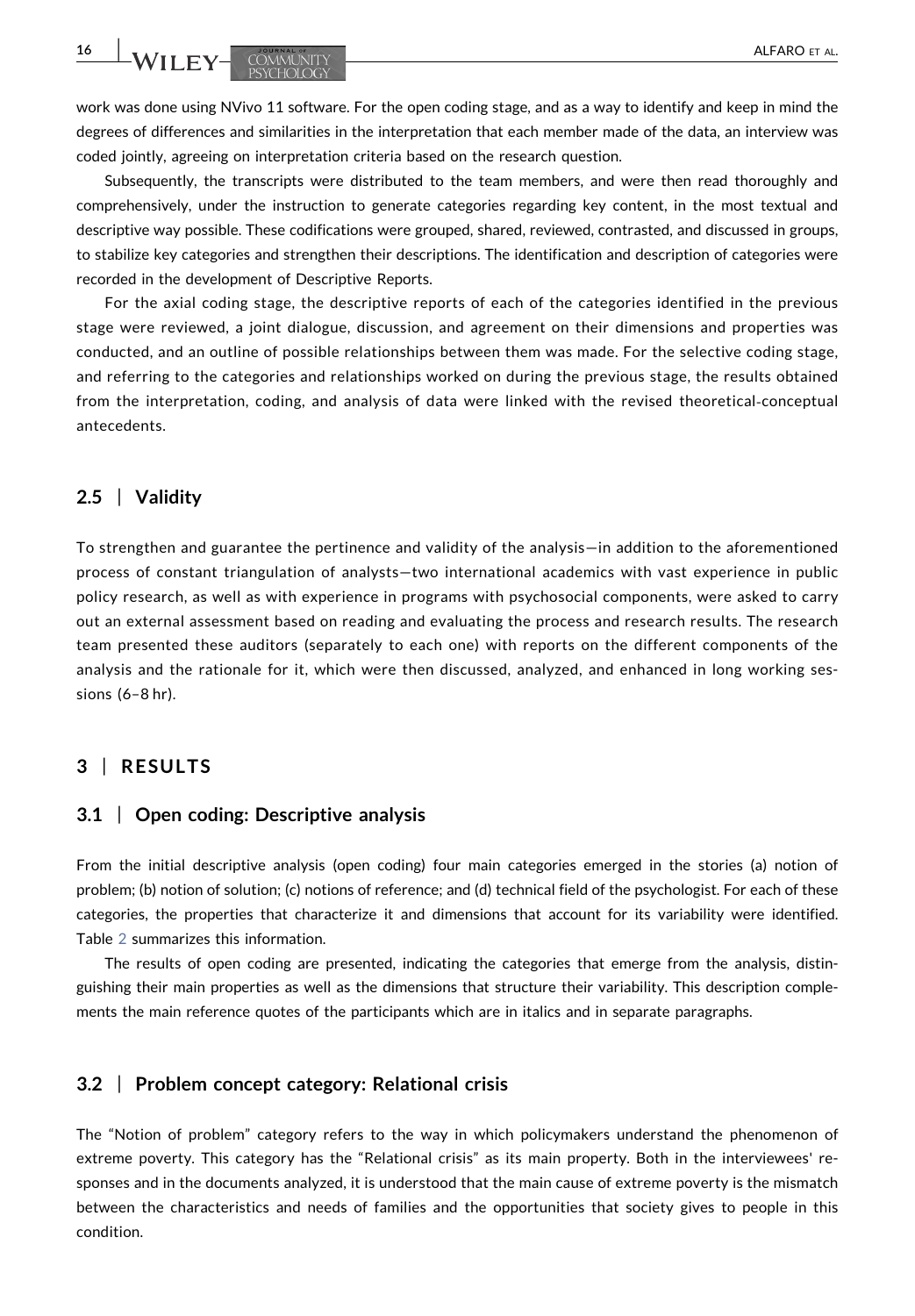#### <span id="page-7-0"></span>TABLE 2 Open coding

| Category                            | <b>Properties</b>                                       | <b>Dimensions</b>                                                                                                |
|-------------------------------------|---------------------------------------------------------|------------------------------------------------------------------------------------------------------------------|
| Notion of problem                   | <b>Relational crisis</b>                                | State-Family<br>Family-Market<br>State-Community                                                                 |
| Notion of solution                  | Change agent                                            | State (psychosocial support)<br>Family (social and labor support)<br>Community                                   |
| Notions of reference                | <b>Networks</b><br>Family<br>Poverty                    | State's programmatic offering<br>Social capital<br>Resource base<br>Primary social unit<br>Employment<br>Dignity |
| Technical field of the psychologist | Disciplinary<br>framework<br><b>Technical framework</b> | Transdisciplinary perspective<br>Distinctive contribution<br>Family-environment<br>Family's internal dynamics    |

Source: Self‐made.

We are talking about the presence of stressors in family life and social stressors in the environment. So what is in crisis is this relationship.

#### (Interview 3)

Within this category, three dimensions are configured that account for its variability. The first dimension that identifies the mismatch that explains extreme poverty is related to the low capacity of the State's programmatic offering to help families overcome their conditions. In other words, the mismatch that keeps the extreme poverty is present in the family‐state relationship.

Extreme poverty must be understood from what is the responsibility that I have as a State to provide people with these opportunities so that they are in a different situation and not to attribute the responsibility that if they do not get out of poverty it is because they are lazy, because he doesn't want to work. There are conditions that have determined this position today and that, therefore, one wants to intervene from there, make the offer of the available State.

(Interview 5).

It is conceived that one of the central causes in the production and persistence of extreme poverty is the inability of the State to respond to families when they face a crisis situation. This dimension establishes that it is in the family‐state relationship that the mismatch occurs.

A second dimension of the variability of meaning in this category establishes that the mismatch occurs between the family and the labor market. Extreme poverty is understood to be based on the lack of resources of the families, which results in a lack of access to the opportunities of the labor market.

What is revealed by the lack of employment, poor working conditions and the low labor participation of families in extreme poverty (…) is the lack of opportunities in access to quality jobs. Our vision of social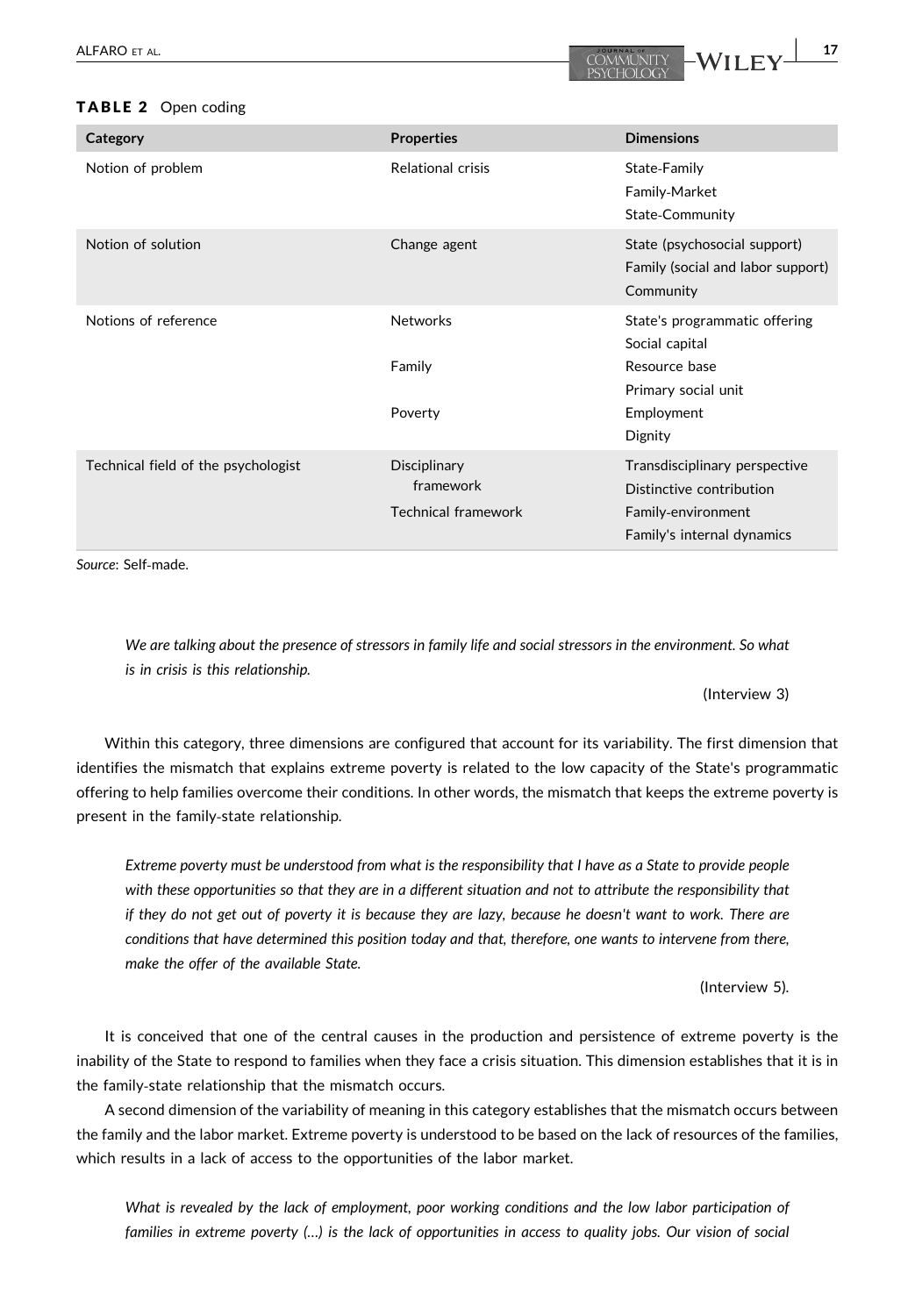policy considers that the Employment is "the" way to overcome poverty and extreme poverty in a permanent and dignified way.

(Document 2).

Extreme poverty is seen as a consequence of families not having received the correct training to be able to cope in the world of labor. In this sense, the main motivation of the policy should be to repair this mismatch between families and the labor market.

A person who has not had access to a good education, or who has not been trained in a profession, when he enters the world of work, comes at a disadvantage and we must take care of it. The main focus of social policy should be the generation of opportunities.

(Document 2).

The imbalance phenomenon is expressed mainly with respect to the opportunities of the labor market and not with the State's programmatic offering.

Less frequent than the previous ones is a third dimension of variability in this category, in which extreme poverty is understood as a mismatch between the State and the communities. The problem is the result of a failure of the State as guarantor of universal social rights.

Protection seen from the guarantee. There is a conflict there because on the one hand you can have a vision intention that the State of Chile has to guarantee education, health, work at the local level. We must advance in promoting a rights‐based approach in social policies.

(Interview 4).

From this perspective, the problem is not exclusively focused on families in extreme poverty. The mismatch occurs between communities and territories, with respect to the relationship that the State establishes in terms of guaranteeing universal social rights.

So, the idea is to generate a more territorialized type of intervention… it implies changing certain criteria of targeting because its normative today is most directed at families and does not consider the territorial aspect… (Interview 4).

A broader perspective is proposed, which seeks to overcome the logic of focused policies. From this interpretation, extreme poverty has a territorial and structural component and cannot be reduced to a problem of families or individuals. This differentiates responsibility with respect to the two previous dimensions where the causes of poverty were identified in the relationship between the families and the environment (the State or the Market). The responsibility, in this case, lies in the insufficiency of the State as guarantor of universal social rights and in the disassociation of the State with the territories and communities that inhabit it.

In this way, the "Notion of problem" category presents a variability expressed in the dispute between different ways of conceiving the problem of extreme poverty. These tensions are observed in the different dimensions acquired by the identified actors in the relational mismatch.

## 3.3 | Notion of solution category: Change agent

The second category that emerges from the analysis is the "Notion of solution," which is configured in relation to the narratives referring to the different resources that social policy highlights as a way to overcome the problem of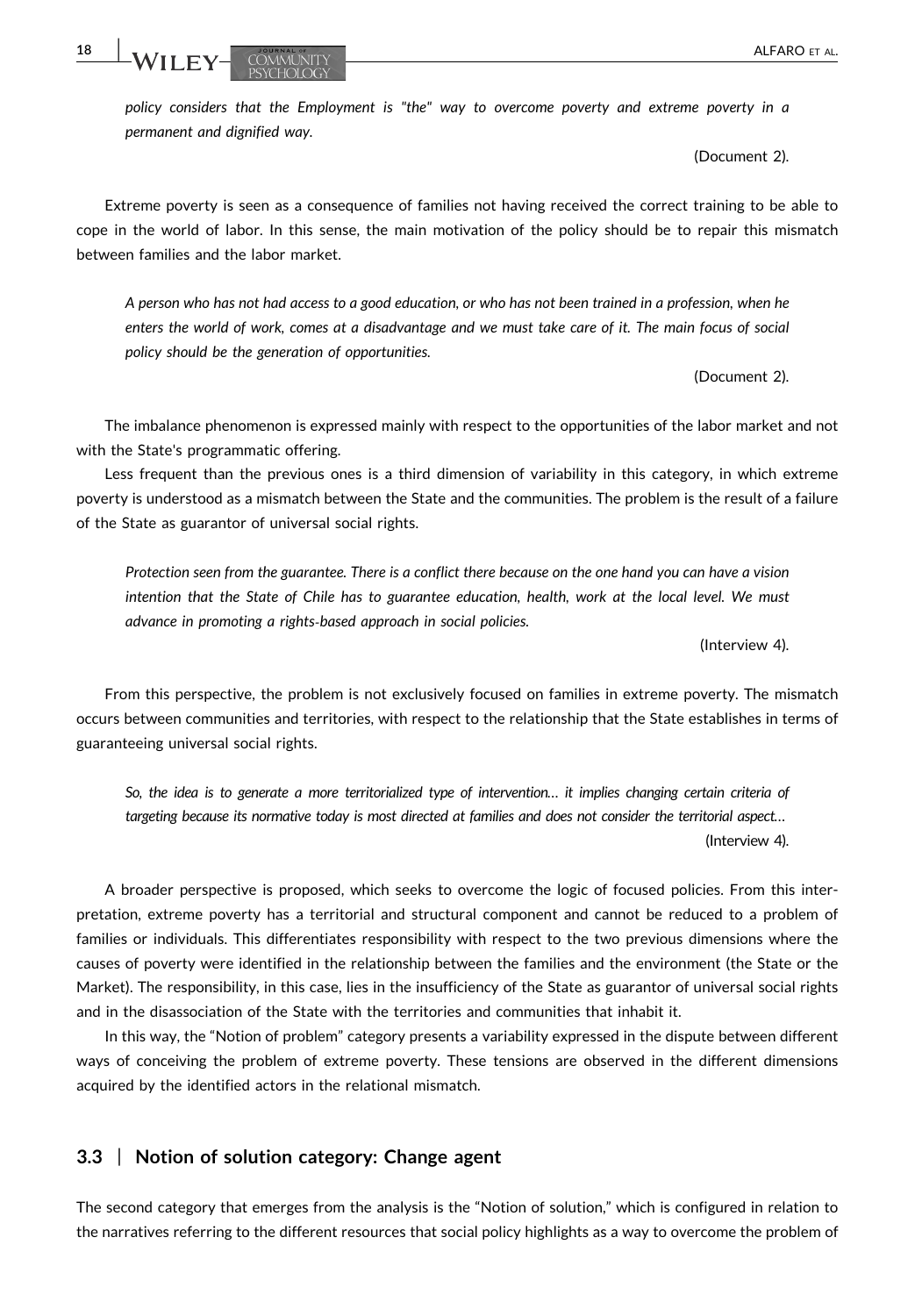extreme poverty. This category is configured in relation to the "Change agent" property, while the policy formulations highlight which actors should be the main drivers of change regarding the mismatch that would be based on extreme poverty.

The variability of this category is structured from a dimension that visualizes the State as the main "Change agent" to a dimension that identifies the family as the main responsible agent. A third dimension, a less frequent one, also emerges. This dimension identifies the community as the main "Change agent."

The first dimension in this category considers that the main "Change agent" must be the State. Specifically, it is conceived that the availability of a social protection system is central to overcoming extreme poverty. The State, then, must provide a network of social programs that provide resources and protection to families in extreme poverty.

The State has to dispose of this offer with respect to the citizen, in a logic of social protection.

(Interview 3).

Here the metaphor of the "Bridge" arises to refer to the fact that the State must ensure the ways or means to make available the State's programmatic offering and the services and benefits available, taking special care to proactively create links with families.

(…) And that implied that the State has to assume a much more leading role with respect to bringing these families closer to the State network, that is why it is called the Puente program.

(Interview 3).

From this perspective, the aim is to repair the relationship crisis between the State and families, offering psychosocial support as an intervention strategy that allows families to be connected to the networks of the State's programmatic offering.

An operator will officiate as a connector for families with the local, institutional, and diverse networks, to promote the development of processes that (…) strengthen and multiply their own capital.

(Document 1).

The next dimension of meaning identified in this category refers to families as the main "Change agent" for solving the problem of extreme poverty. This solution model gives relevance to the individual and family effort for being able to connect with the opportunities provided by society, specifically by the labor market.

In the environment there are multiple opportunities, but if they do not have the resources to take advantage of them, they do not work. What must be achieved is that the family has as many resources as there are opportunities in their environment, to connect with them and thus improve their capacity to generate income.

(Document 2).

In this case, the intervention strategy is a component of socio-occupational training that seeks to favor a greater development of personal and family resources in the workplace. The main "Change agent" is not the State but families, in whom competences and capacities should be activated for them to enter the labor market and thus overcome the condition of extreme poverty.

Finally, a third dimension of meaning that appears in this category, with less relevance than the previous ones, is the community as the main "Change agent" for overcoming extreme poverty.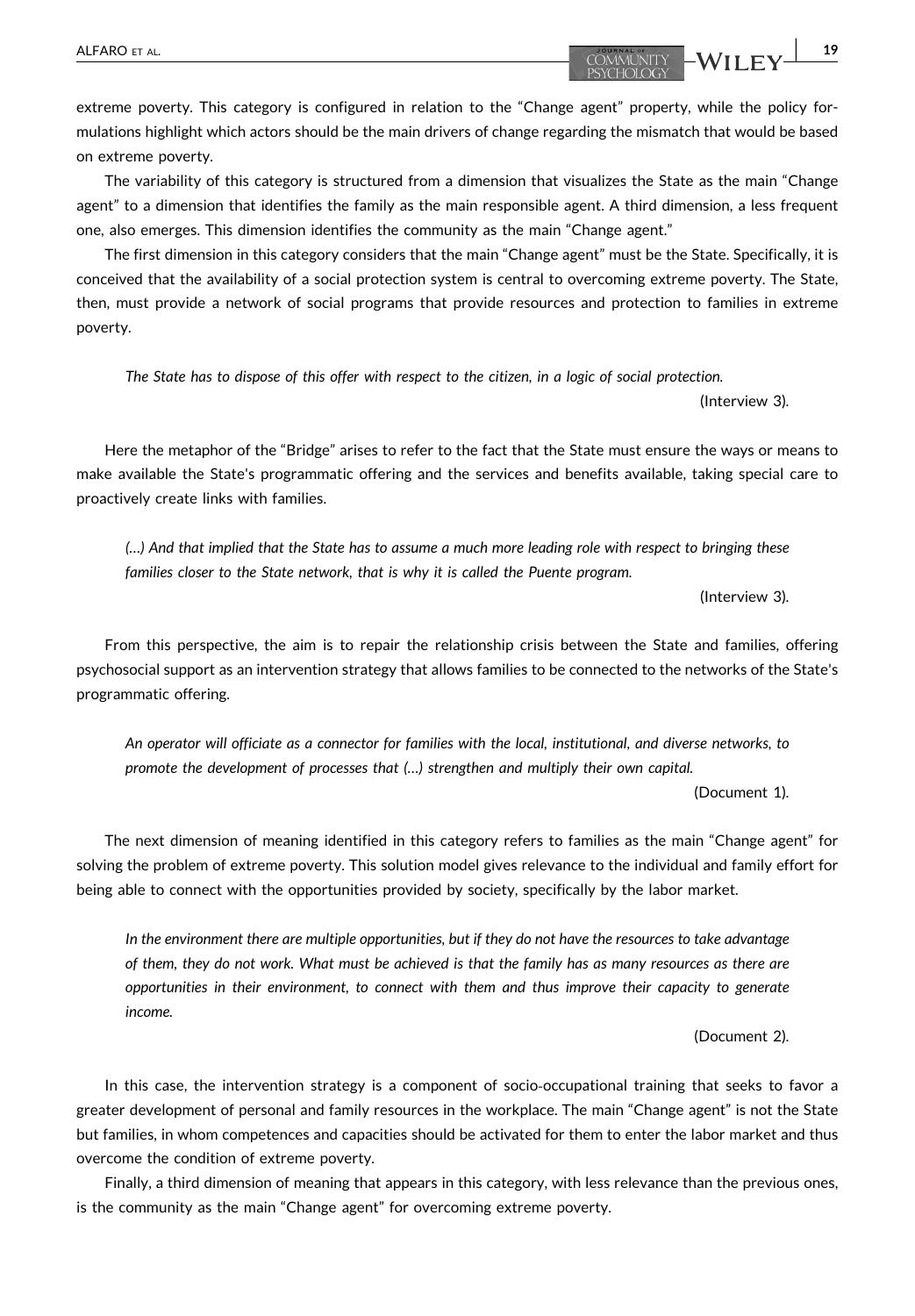It must promote that there is a work of participation, a sense of community, and collective solutions to common problems. It is that the logic.

(Interview 1).

The proposal for intervention in this dimension focuses on the relationship of people with their immediate environment, with their community and with their neighbors. The intervention strategy here is to develop participatory processes with the communities.

I get together with the neighborhood committee with the organizations that I have in my territorial network, and together we are looking for solutions to different issues. They can be of problems of the own homes, but also of more territorial solutions.

(Interview 5).

The solution to extreme poverty, in this case, is in the promotion of organization and territorial development with emphasis on the resources of the communities, seeking the participation and organization of its members.

The different "Solution Models" appear as a continuation of the "Notion of problem" and are identified in a relationship of tension and dispute regarding the most appropriate way to tackle the phenomenon of extreme poverty. This variability is expressed in different intervention strategies, among which psychosocial support, social, and labour integration support and community participation are identified.

## 3.4 | Notions of reference category: Networks, Family and Poverty

The category "Notions of reference" is related to the theories, concepts, and models from which the whole of the policy conceptually bases the problem of extreme poverty and its intervention strategies. These notions are set out and defined mainly in the Technical Standards of the policy, which correspond to the official documents that support the program and establish its operational definitions and work strategies.

This category has three main properties: "Networks," "Family," and "Poverty." The notion of "Networks" is a relevant reference in the distinctions that articulate the understanding of the phenomenon and the solution in the analyzed policy. The interpretation of this concept moves from a dimension that identifies the networks as social capital or families' own resource for getting out of the situation of extreme poverty to a dimension that conceives the network as the whole of the State's programmatic offering. The first dimension defines the network as follows:

Social networks are basically systems of connections (conversations and actions) between people, or groups of people, oriented towards the exchange of social supports.

(Document 2).

In this dimension, networks are seen as social capital insofar as they favor the possibility of families overcoming the situation of extreme poverty. In this case, they are private and family-specific resources in relation to the environment.

The other dimension conceives the network as the resources of the State's programmatic offering that integrates a territory. In other words, the idea of a network is interpreted as the set of State resources available for the support of families.

Consequently, in situations where there are no objective possibilities of promoting resources from or within families, the offer of the State in the territories represents the resource that will contribute to the strengthening of this type of capital.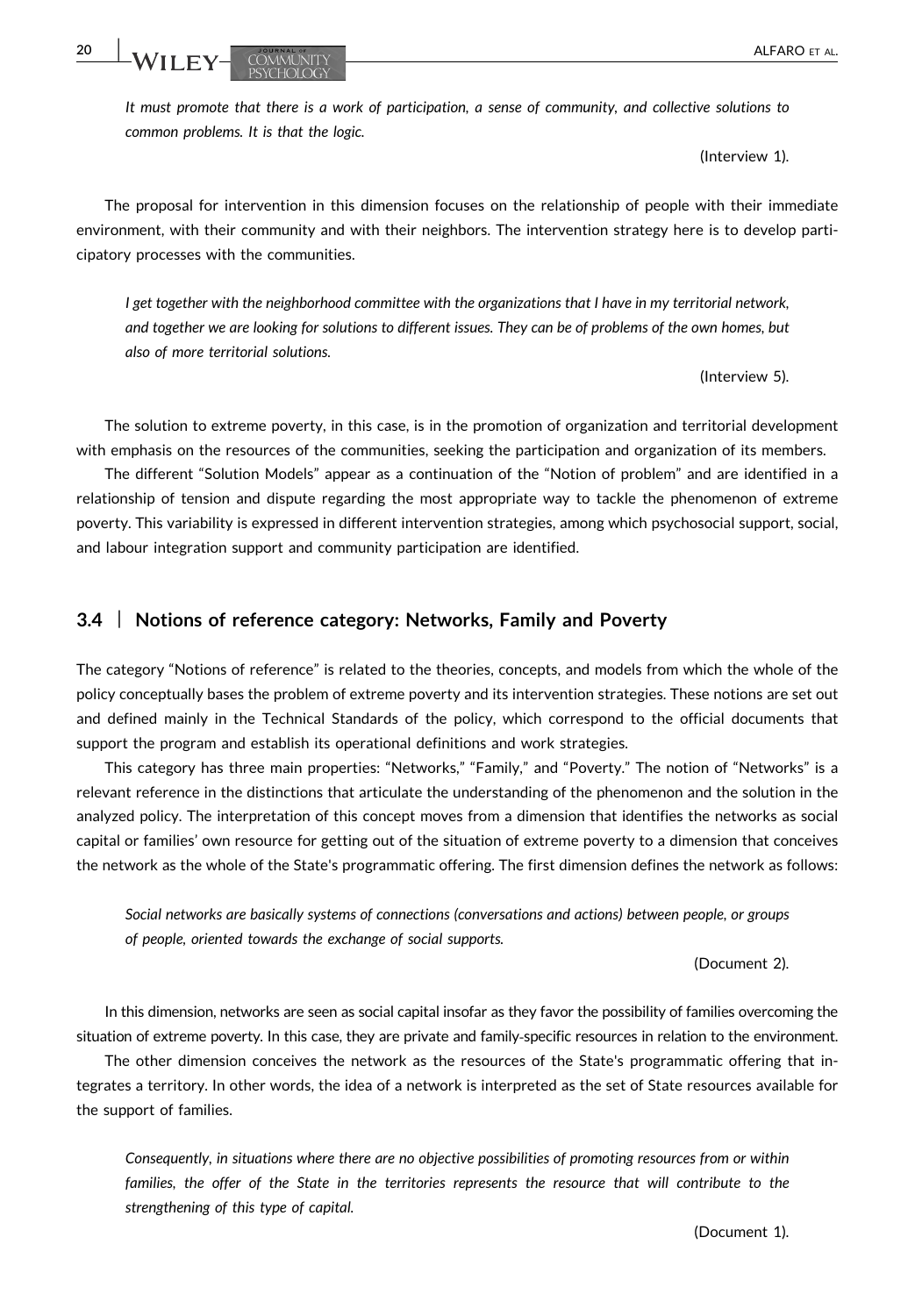Both dimensions see "Networks" as a resource that must be incorporated into the intervention. However, the scope of the notion of "Networks" varies depending on whether one is talking about immediate or direct networks

The "Family" property refers to the group that constitutes itself as the central axis in which the policy puts focus on its action. Its variability of meaning starts from the first dimension that identifies the "Family" as the first source of resources for overcoming extreme poverty.

(belonging to the family), or expanded "Networks" referring to the different programs that the State implements in

An intervention unit, in the extend as it represents a privileged space to generate processes that fulfill the promotion and development objectives to overcome extreme poverty.

(Document 1).

This dimension focuses on the relational dynamics of families as a resource and capital that the policy must promote and develop.

A second dimension of meaning underlines the internal and relational dynamics of the family. It refers to affective dynamics absent in the first dimension.

The family is considered as the primary social unit, characterized by the bonds and affective relationships that occur within it, constituting an important subsystem of social organization.

(Document 2).

(Interview 1).

There is a relational understanding of the family that is transversal, but acquires different emphases depending on whether it is viewed as a source of capacities and resources or as a subsystem of affects and ties. This second dimension is based on the systemic approach, which allows for the identifying of these intervening patterns and intervening on them. As one of the policymakers points out:

The program is based on systemic theory.

The notion of "Poverty" is another recurring property of the notions of reference and is understood in the narratives from a multidimensional perspective. This involves incorporating into its understanding the subjective and intangible or immaterial dimensions that complement material or economic factors.

A multidimensional phenomenon that is not only due to a person's income level, but also to the environment, specifically their position in the Opportunity Structure (…). Extreme poverty is characterized by being a situation of permanent crisis, referred to situations of dissatisfaction and material and psychoemotional deprivation sustained over time.

(Document 1).

Extreme poverty is understood as a phenomenon where dimensions associated with subjectivity and relational dynamics acquire importance and is one of the foundations of the policy that appears both in the interview responses and in the Technical Standards.

the territories.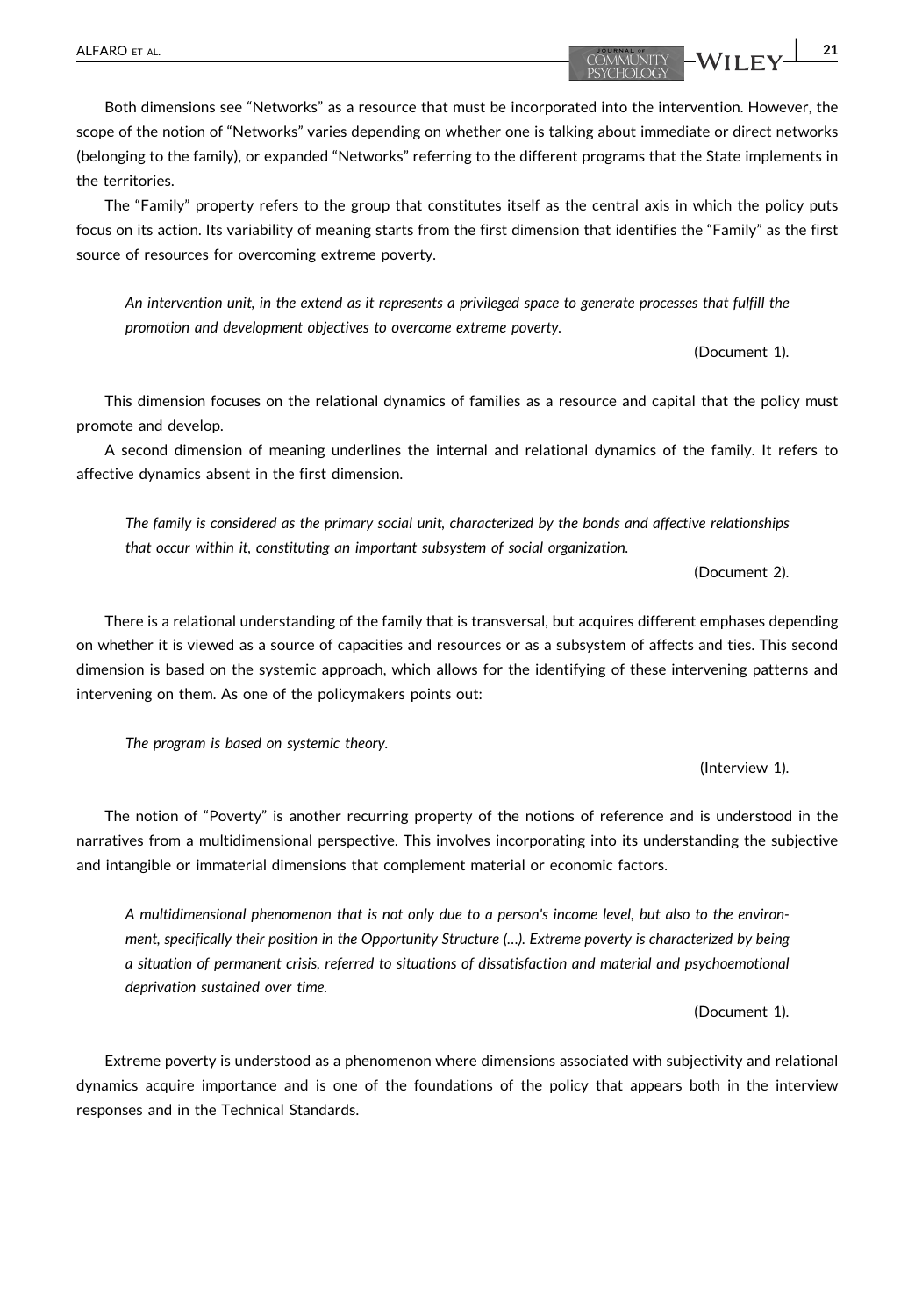## 3.5 | Psychologist's technical field category: Discipline and technique

The "Technical field of the psychologist" category refers to the definitions that emerge in the narratives and documents and which characterize the professional profile of the psychologists involved in the policy (their object of intervention, their objectives, their strategies, etc.). In addition, it refers to the notions and reference frameworks that are used to support this insertion and the relationship established by the discipline and the psychologists with other professionals present in the intervention. Two main properties are configured in this category: "Disciplinary framework" and "Technical framework." The "Disciplinary framework" refers to the set of concepts and perspectives that specifically define and support the insertion and participation of psychologists in this program. The "Technical framework," on the other hand, emerges based on the delimitation of the object of intervention, the strategies and the technical emphases that characterize psychologists' work of on the policy.

The "Disciplinary framework" is defined by the psychologists' insertion in the program. It varies between a dimension that highlights a multidisciplinary perspective, justified by virtue of the need to have multiple and transdisciplinary bodies of knowledge, and a dimension that highlights a more specific interdisciplinary approach that recognizes a distinctive and differentiated contribution of each independent discipline, and where particular approaches are specifically identified and defined.

The dimension that establishes "Interdisciplinary work" for a comprehensive approach refers to the intervention of the psychologist from a transdisciplinary perspective of the social sciences.

It seems to me that the nature of psychosocial intervention, has at its base this multidiscipline…

(Interview 1)

Here, intervention is understood as the integration of various disciplines of the social sciences, which are conceived in an interactional and intermixed way.

… the requirement that we put on ourselves (…) should be disciplinary mixed… It is not simply the sum of… I think that in this type of intervention it is not about the sum of disciplines but rather about the interactions between those disciplines.

(Interview 1).

In this case, the "Disciplinary framework" is not viewed as the sum of separate particular disciplines, but rather as the interaction and integration of these. The psychologist is incorporated as another social science professional who is integrated with the other disciplines.

The other dimension of the "Disciplinary framework" conceives the disciplinary contribution of psychology in a multidisciplinary framework. In this case, the technical field is understood from a specific contribution, differentiated according to different and separate disciplines, clearly distinguishing the margins and differences of each one.

Yes, for me on the field, working with the family is pure psychology, obviously social or psychosocial psychology. But for me there the method comes from psychology (…) for me the basic understandings are from psychology, in the method, in the concrete intervention, what is done with the family.

(Interview 2).

From this perspective, comprehensive but specific views of each profession are advocated, which converge in common spaces. In this case, the contribution of psychology refers to certain particular knowledge and notions, as well as to distinctive fields of implementation.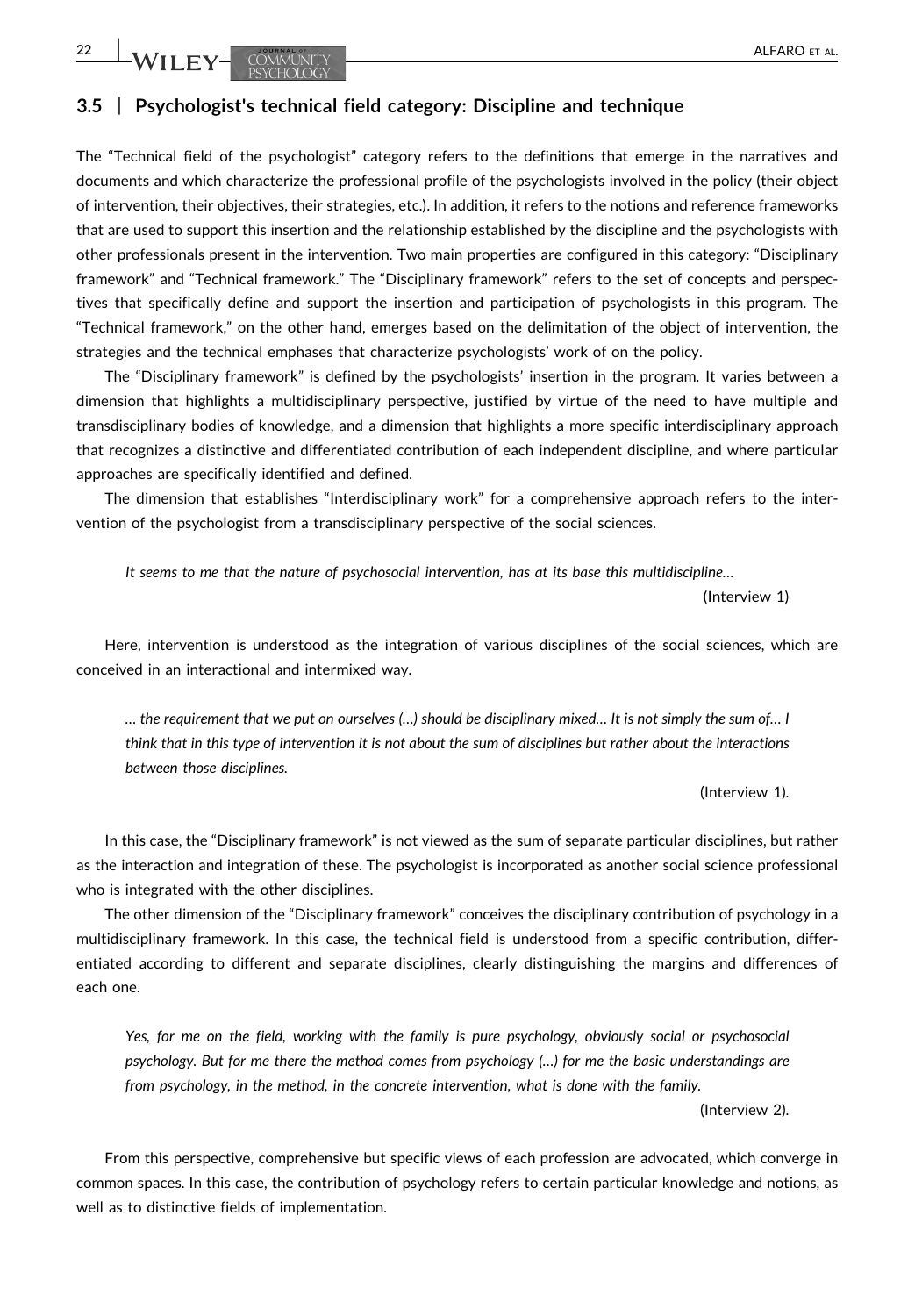The first dimension of the "Technical framework" defines an insertion oriented to the close accompaniment of family support. This framework configures a professional field of action aimed at direct, stable and long‐term support with families. Here the closeness in the form of the bond that is sought to be established with the families is emphasized.

This is why it is proposed that in the support stages, families should be accompanied in the generation of new strategies, with the challenge of moving autonomously and permanently towards obtaining better living conditions for each of the members. and for the group as a whole.

(Document 1).

A professional who must approach families to know and intervene in their daily and internal dynamics is defined within this conception of the technical field. Long-term personalized intervention strategies are proposed that use close dialogue and exchange as a methodology.

The other dimension identified in the "Technical framework" establishes a professional role aimed at strengthening family resources and skills. In this case, the focus of action is on the implementation of interventions in the family dynamic aimed at developing the family's internal resources, which affect the link with the opportunities structure.

It is an accompaniment that seeks to develop certain insertion skills and abilities. (…). But in terms of employment, the generation of competencies, the improvement of the employability profile (…) That the family can exercise mechanisms to overcome their own difficulties.

(Interview 6)

Within this framework, there is an important focus on labor to improve the employability profile of family members. The aim of all of this is for the family to have the necessary resources to overcome the situation of extreme poverty.

In this category, it can be observed that in the studied policy, a diverse technical field of the psychologist emerges, also accounting for and expressing different ways of understanding the relationship of psychology and psychologists with other social science disciplines.

#### 3.6 | Selective coding: Theoretical diagram

Shown below is the result of the integrative relational analysis that expresses the relationship between the categories described in the previous section. The relationship between these categories, their properties and dimensions, allows for the establishing of the mechanisms and dynamics of the public policy formulation for extreme poverty in Chile and its effect on the technical field of the psychologists' work (Figure [1](#page-14-0)).

A broad and diverse technical field with different degrees of tension and adjustment is identified, whose main objective is to carry out the subjective and relational aspects of the families participating in the public policy of overcoming extreme poverty. In the work of the professionals, two main dimensions are identified that articulate diversity at the level of their specific object of intervention, their objectives, the levels of intervention in which they operate, and the ways of relating interdisciplinarily. In the first dimension, the technical field defines its object of intervention in the relationships between actors, linked to the opportunities' structure of the participating families,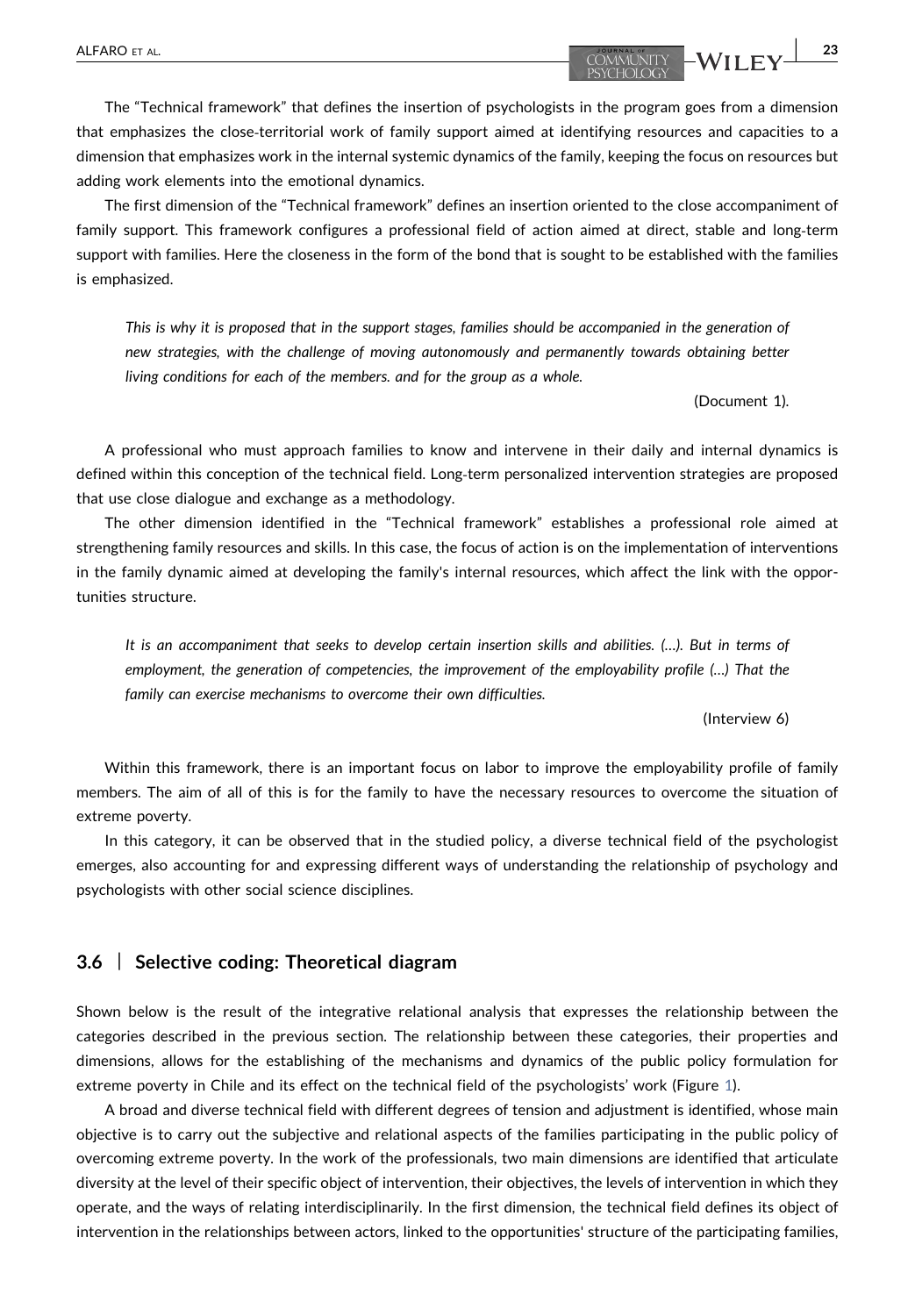<span id="page-14-0"></span>

FIGURE 1 Dynamics of the public policy formulation for extreme poverty in Chile and its effect on the technical definition of the psychologists' work

approached from collaborative work with other disciplines (multidisciplinary and transdisciplinary), acting at the level of promotion, development, and training of resources, relational skills, and competences, seeking the goal of autonomy of the individual and the families.

In a second dimension, the technical field delimits a microsocial plane, with a focus on the internal dynamics of the family (from a systemic approach), acting at the level of diagnosing the resources and competences of family members, and the internal dynamics of it, with the aim of activating processes of social and labor insertion, coordinating actions in interaction with the work of other professional disciplines, with differentiated contributions.

The generated analysis links the first configuration of the technical field with a particular solution strategy. This assigns a central value in the generation of changes to the responsibility of the State in repairing the damaged link with families, by means of a bridge between the families and the State. At the same time, the second configuration of the technical field assumes as a "Change agent," the value of the effort and resources of the families themselves in overcoming this condition.

In this way, the integrative relational analysis accounts for the connection between the different frameworks of meaning present in the studied policy and the forms in which the professional tasks are configured. This specifically points to a mechanism of influence between the policy frames presented in the notions of problem and notions of solution, expressed in the role assigned to the State, the Market, and the community. These frameworks guide, delimit, and define the role of the psychologist's intervention as family support.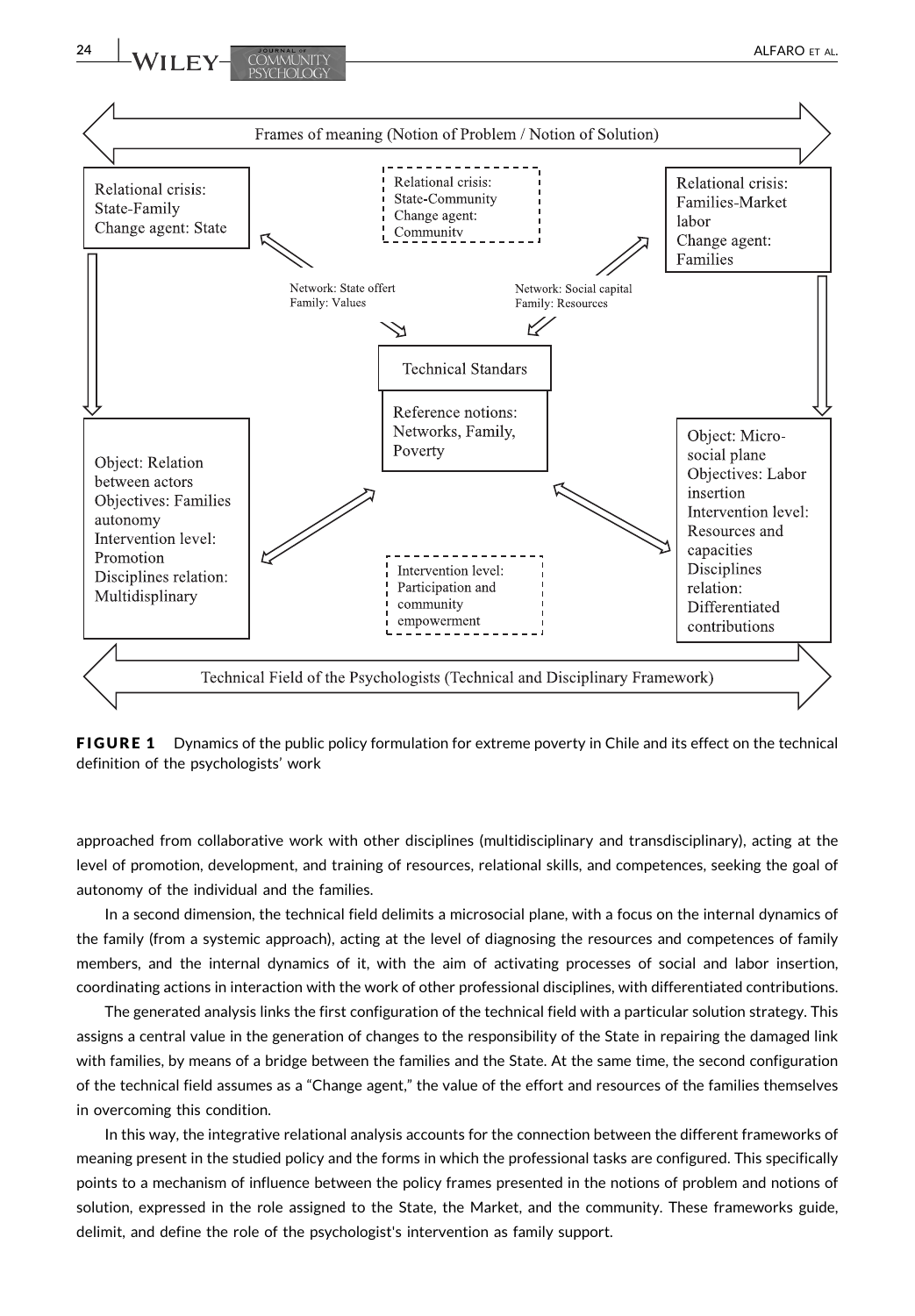The connection between the frameworks of meaning of the formulators and the configurations of the notions of reference defined in the policy is distinguished. A dynamic is observed where the two main frameworks of meaning use concepts and notions of reference with emphasis on different dimensions of meaning, which are associated with the description of different problems and solutions. Specifically, the notions of "Networks" or "Family" will be understood differently according to the policy frame from which they are used, activating different intervention strategies. The notion of "Network," referring to resources for optimizing social capital, is related to a notion of problem and solution that emphasizes the lack of family resources for overcoming extreme poverty. The notion of "Network" refers to the set of programs of the state supply and is linked to notions of problem and solution that emphasize the role of the State. Similarly, the notion of "Family," defined around affective relationships, claims, at the level of intervention, value aspects such as dignity. At the same time, the "Family" is defined as

A main element that emerges from integrative relational analysis is that the notions of reference defined in technical standards play a central role in shaping the technical field of the psychologist in this policy. On the one hand, the notions of reference connect dynamically and reciprocally with the notions of problem and solution present in the frameworks of meaning and the narratives of the formulators and the analyzed documentation. On the other hand, the notions of problem and solution are central and highly relevant components of the operational and technical design of the work policy and strategy, and directly influence the configurations of the psychologist's technical field.

the main source of resources, linking with interventions at the level of the internal dynamics of the family.

In this way, a notion of "Network" connected to the State configures a technical field of the psychologist oriented to establish a "Bridge" between families and the "Network," through psychosocial support. From another dimension, the notion of "Network" linked to relational resources configures a professional task‐oriented to the generation of competences to enhance and promote those resources. Moreover, notions that vindicate the dignity of the family outline a technical framework geared towards family support, while notions that emphasize individual effort outline a technical framework geared towards the development of skills, competencies and resources depending on the objective of the job placement.

Another relevant element to consider that emerges from the integrative analysis is the position that the third policy frame has in the notions of problem and solution, which focuses on the community. The focus on families, which expresses the analyzed policy, is questioned, as it would reduce the structural complexity of the problem of extreme poverty. From this policy frame, an approach is proposed in which the State assumes the role of "Change agent" as guarantor of social rights, based on the territories that promote the participation of communities and their central role. It emphasizes the processes of participation and local development, configuring a technical field of professional action with a focus on intervention from the activation of communities.

Therefore, what emerges from the integrative analysis is that the mechanisms and the connections between the definitions of the studied policy that affect the configuration of the technical field of the psychologist refer to multiple intervening factors. The technical field is affected by the diversity of the disputed frameworks that have a preponderant role, with their notions of problem and solution, as well as the notions of reference that support the policy. These frameworks, through technical norms, in dynamic intermediation with the notions of problem and solution, configure and legitimize certain technical and disciplinary approaches for psychologists, as well as guide a specific intervention strategy.

# 4 | DISCUSSION

The results obtained show that the technical definition of the professional work of the psychologist in the public policy for extreme poverty in Chile is affected and modulated by the models, concepts and notions present in the Technical Standards, in a dynamic and reciprocal relationship with the "Notion of Problem" and "Notion of Solution" components, in the context of the policy frames and the interpretation prevailing amongst government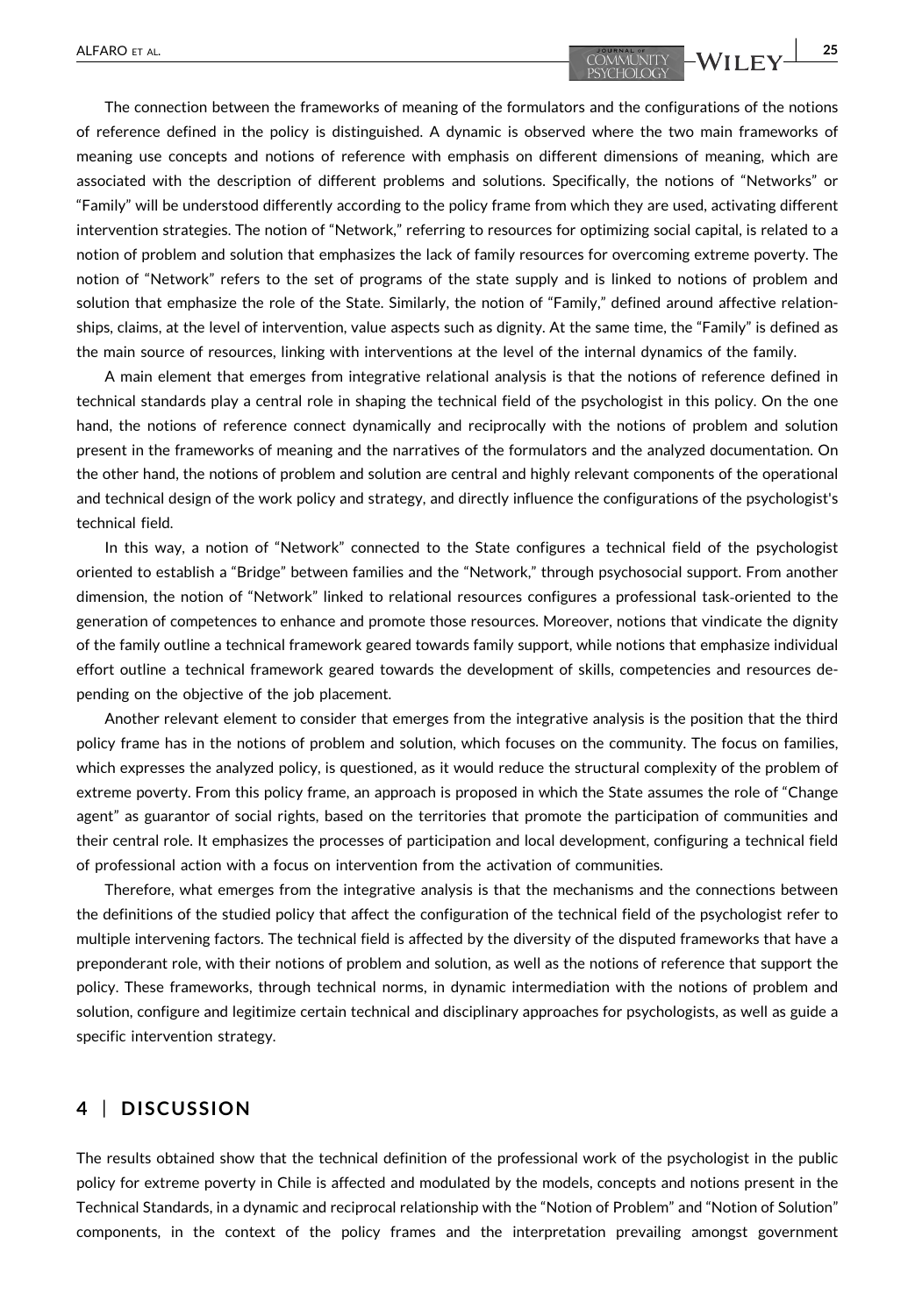**26 WILEY- COMMUNITY COMMUNITY** 

policymakers. Consequently, this results in the configuration of the tasks of the professionals in terms of their object of intervention, their objectives, the levels of intervention in which they operate, and the ways of relating interdisciplinary. Likewise, the results obtained allow us to establish that in the studied public policy, diverse frames of meaning and interpretation are configured that dispute and stress each other. This occurs in such a way that the configuration of the technical field is articulated in the context of meaning disputes, where, as is characteristic of public policies, dynamic processes in which multiple contexts, entities, and actors have great relevance (Fleury, [2002](#page-18-0)).

The professional work of the psychologist participating in the implementation of this policy expresses these disputes, emphasizing between different technical alternatives. Therefore, the relevant levels of variability and diversity are presented, as well as diverse and multiple configuration alternatives, as part of its disciplinary framework and as part of its technical work, in areas, as we have already indicated, of its object of intervention, objectives of the action, levels of intervention, and ways of relating interdisciplinary.

These obtained results, therefore, indicate that the complementarity or tension between Community Psychology and public policy can be multiple and diverse. A priori, a single relationship is not structured. It is defined in relation to the possibilities that emerge from the disputes and articulations of the frames of meaning present in politics. Thus, the levels of complementarity or tension of this relationship will depend on the specific characteristics and dynamics of institutions, actors, relationships, and contexts participating in the processes of formulation and development of public policy.

The relevance of the context and the policy frames present among the actors participating in the formulation is highlighted, to favor or limit the contribution of disciplinary theoretical and technical knowledge of Community Psychology and/or its professionals. The policy frames and their contexts could favor disputes of ideas, values, reference frames and notions that generate alternatives at the formulation and design level, impacting on the implementation of the policy (Shinn, [2007\)](#page-19-0).

The relevance of systematically investigating and analyzing the contexts, actors, meaning frames, and dynamics that characterize the processes of formulating public policies to identify the effective or possible fields of development and improvement of the professional work of Community Psychology has been established (Ornelas et al., [2012](#page-18-0); Shinn, [2007\)](#page-19-0). Additionally, it allows for the dimensioning of the possibilities and obstacles for the debate, transmission, and exchange of notions, strategies, and models, as well as ethical principles, from Community Psychology to public policy (Alfaro, [2012](#page-17-0)). In this context, possibilities and alternatives open up for community psychologists and Community Psychology regarding their contribution to the public policies, as well as for dialogue at the level of formulation and implementation of public policies (Perkins, [1995;](#page-18-0) Shinn, [2007\)](#page-19-0).

Specifically, the results obtained show the importance of research in the framework of Policy Frame Analysis and other resources of public policy analysis for the discussion of alternatives and the investigative advance of the dimensions, properties and dynamics that configure the policy formulation processes and investigate the interpretative frameworks according to which formulators or policymakers construct problems and solutions (Fischer, [2003](#page-17-0); Van Hulst & Yanow, [2016](#page-18-0); Verloo, [2005](#page-19-0)), as well as what alternatives become opened or closed for Community Psychology.

Another aspect of great relevance in this study is the need to research public policies to know the diversity of meanings that can be attributed to the same model, concept and/or theoretical notion, to promote processes and debates of critical academic discernment against the incorporation of theoretical notions and perspective in public policies (Barbieri, [2015](#page-17-0); Broad & Turnbull, [2019](#page-17-0); Bosomworth, [2015](#page-17-0)). Possibilities for reflection, discussion, analysis, and problematization of the degrees of correspondence between the notions of problem and the notions of solution used in public policies regarding the conceptual developments and ethical and methodological principles of Community Psychology are opened up. This also favors the visualization of needs and possibilities for the development of "alternative" frameworks that open paths for discussion and exchange between Community Psychology and public policy.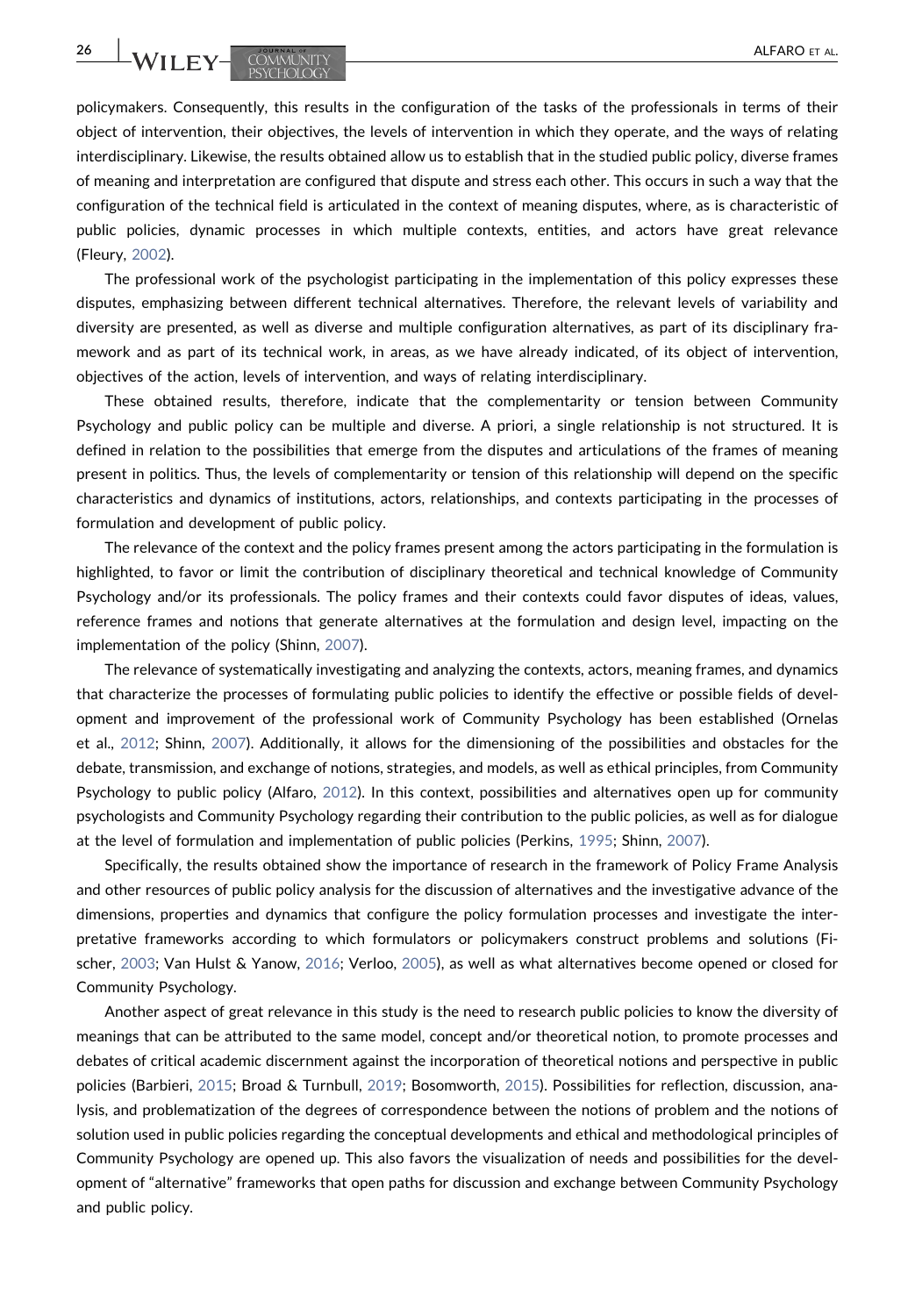<span id="page-17-0"></span>ALFARO ET AL. 27

This study provides evidence in favor of policies being a social construction where spaces for negotiation (technical, theoretical, ideological, and political) are possible for Community Psychology, showing alternatives for contributing to issues of participation, empowerment, and development of collective and individual autonomy, as well as with respect to progress in the area of social rights and citizenship.

Regarding the limitations of this study, it should be noted that the specific issues, policies, policymaking processes, and political dynamics presented here may not be generalizable to other countries. Further study of the relationship between interpretive frameworks and the professional fields of psychologists in other contexts is necessary to identify community psychologists' own policy frames and roles.

#### ACKNOWLEDGMENTS

We acknowledge the Comisión Nacional de Investigación Científica y Tecnológica (Chilean Government) for funding this investigation through the regular FONDECYT N° 1150938: "La configuración del campo técnico del psicólogo en la política social: análisis de la formulación e implementación de programas sociales con componente psicosocial."

#### PEER REVIEW

The peer review history for this article is available at <https://publons.com/publon/10.1002/jcop.22412>

#### DATA AVAILABILITY STATEMENT

The data that support the findings of this study are available on request from the corresponding author. The data are not publicly available due to privacy or ethical restrictions.

#### **ORCID**

Jaime Alfaro **b** <https://orcid.org/0000-0003-0397-3716> José María Fernández de Rota D<http://orcid.org/0000-0001-9293-4633> María Pía Martin n <https://orcid.org/0000-0002-2323-5211>

#### **REFERENCES**

- Alfaro, J. (2012). Posibilidades y tensiones en la relación entre Psicología Comunitaria y Políticas Sociales. In E. J. Alfaro, A. Sánchez, & A. Y. Zambrano (Eds.), Psicología Comunitaria y Políticas Sociales: Reflexiones y Experiencias (pp. 45–76). Paidós: Buenos Aires.
- Alfaro, J., & Zambrano, A. (2009). Psicología comunitaria y políticas sociales en Chile. Psicologia & Sociedade, 21(2), 275–282.
- Arrieta, C., & Garita, C. (2012). Construcción de política social: Retos para la psicología comunitaria costarricense de cara a los procesos de formación profesional y a la definición del papel psicológico comunitario. In E. A. Sánchez, J. Alfaro, & A. Zambrano (Eds.), Psicología comunitaria y políticas sociales: reflexiones y experiencias (pp. 359–380). Buenos Aires: Paidos.
- Barbieri, N. (2015). A narrative‐interactionist approach to policy change analysis. Lessons from a case study of the cultural policy domain in Catalonia. Critical Policy Studies, 9(4), 434–453.
- Benford, R., & David, S. (2000). Framing processes and social movements: An overview and assessment. Annual Review of Sociology, 26, 611–639.
- Bishop, B., Vicary, D., Browne, A., & Guard, N. (2009). Public policy, participation and the third position: The implication of engaging communities on their own terms. American Journal Community Psychology, 43(1–2), 111–121.
- Bosomworth, K. (2015). Climate change adaptation in public policy: Frames, fire management, and frame reflection. Environment and Planning C: Government and Policy, 33(6), 1450–1466.
- Broad, R. & Turnbull, N. (2019). From human trafficking to modern slavery: The development of anti‐trafficking policy in the UK. European Journal on Criminal Policy and Research, 25(2), 119–133.
- Burton, M., Boyle, S., Harris, C., & Kagan, C. (2007). Community psychology in Britain. In E. S. Reich, M. Reimer, I. Prilleltensky, & M. Montero (Eds.), International community psychology: History and theories (pp. 219–237). Nueva York: Kluwer Academic Press.
- Coller, X. (2000). Estudio de casos. Madrid: Centro de Investigaciones Sociológicas.

Fischer, F. (2003). Reframing public policy. Discursive politics and deliberative practices. Oxford: Oxford University Press.

Fischer, F., & Gottweis, H. (Eds.). (2012). The argumentative turn revisited: Public policy as communicative practice. Duke: University Press.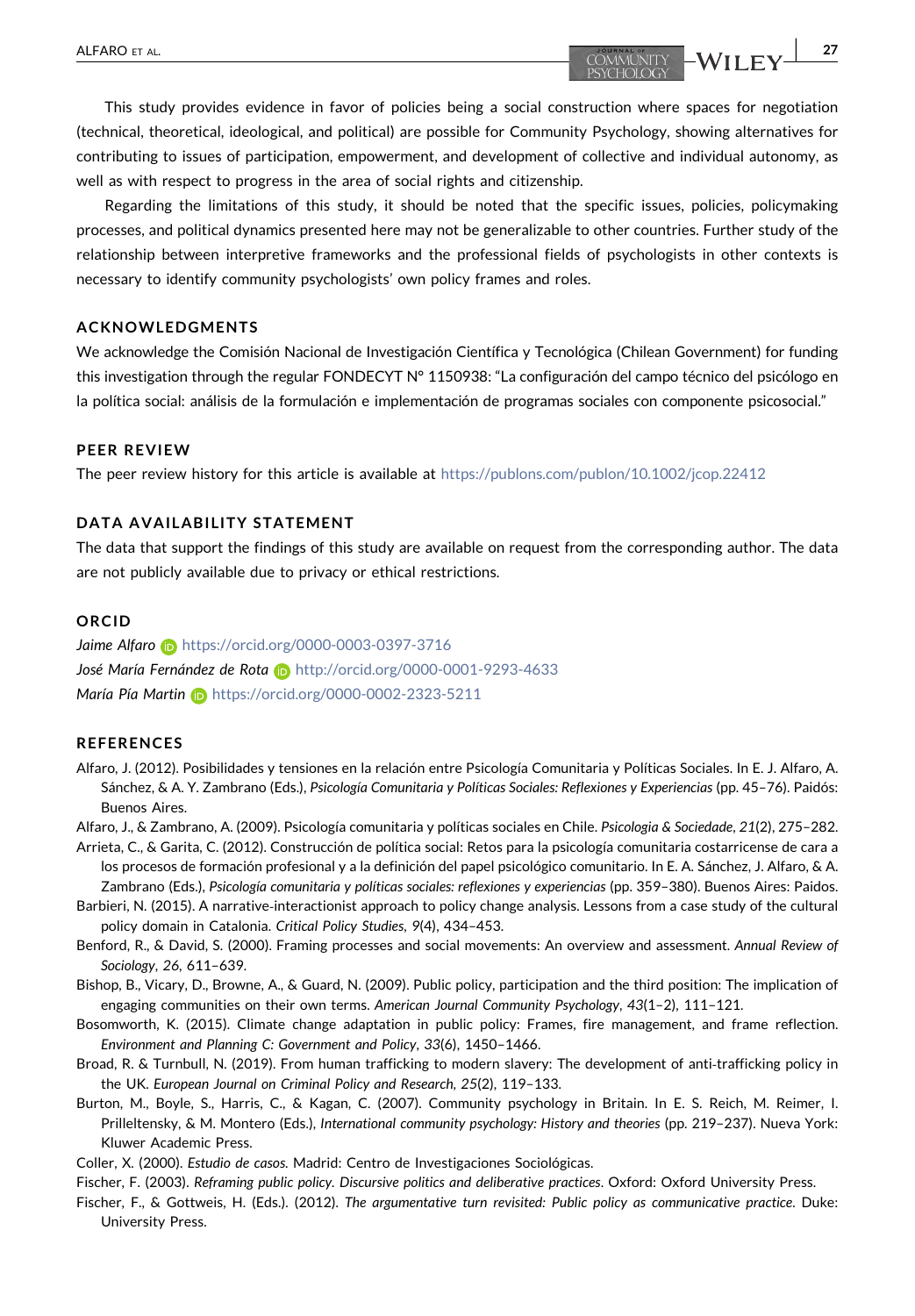- <span id="page-18-0"></span>Fleury, S. (2002). Políticas sociales y ciudadanía. Washington: Banco Interamericano de Desarrollo, Instituto Interamericano para el Desarrollo Social.
- Freitas, M. (2000). Voices from the south: The construction of Brazilian community social psychology. Journal of Community & Applied Social Psychology, 10, 315–326.
- Giorgi, V. (2005). Niñez, subjetividad y políticas sociales en América Latina: Una perspectiva desde la psicología comunitaria. In En. N. Varas, & I. Serrano‐García (Eds.), Psicología comunitaria: reflexiones, implicaciones y nuevos rumbos (pp. 271–296). Puerto Rico: Publicaciones Puertorriqueñas.
- Hajer, M. A., & Wagenaar, H. (2003). Deliberative policy analysis. Cambridge, UK: Cambridge University Press.
- Van Hulst, M. Y, & Yanow, D. (2016). From policy 'frames' to 'framing': Theorizing a more dynamic, political approach. American Review of Public Administration, 46(1), 92–112.
- Lapalma, A., & De Lellis, M. (2012). Psicología comunitaria y políticas públicas. Una articulación posible y necesaria. In En. A. Sánchez, J. Alfaro, & A. Zambrano (Eds.), Psicología comunitaria y políticas sociales: reflexiones y experiencias. Buenos Aires: Paidos.
- Lombardo, E., & Meier, P. (2009). Power and gender: Policy frames on gender inequality in politics in the Netherlands and Spain. Journal of Women, Politics & Policy, 30(4), 357–380.
- López‐Cabanas, M., & Chacon, F. (1997). Intervención psicosocial y servicios sociales: Un enfoque participativo. Madrid: Síntesis.
- Loreto Martínez, M., Jaramillo, A., Santelices, M‐P., & Krause, M. (2009). Psychologie communautaire en Amérique latine: trajectoire historique et enjeux actuels. Pratiques Psychologiques, 15(1), 29–38.
- Martínez, M. Y, & Martínez, J. (2003). Coaliciones comunitarias: Una estrategia participativa para el cambio social. Intervención Psicosocial, 12(3), 251–267.
- Mata, S., & Fernandes, L. (2016). A construção duma política pública no campo das drogas: Normalização sanitária, pacificação territorial e psicologia de baixo limiar. Global Journal of Community Psychology Practice, 7(1S), 1–25.
- Maton, K. I. (2017). Influencing social policy: Applied psychology serving the public interest. New York: Oxford University Press. Maton, K. I., Humphreys, K., Jason, L. A., & Shinn, M. (2017). Community psychology in the policy arena. In M. A. Bond, I.
- Serrano-García, C. B. Keys, & M. Shinn (Eds.), APA handbooks in psychology®. APA handbook of community psychology: Methods for community research and action for diverse groups and issues (pp. 275–295). American Psychological Association. <https://doi.org/10.1037/14954-016>
- Montero, M. (2010). Unión de actores sociales, participación comunitaria y ética en la ejecución de políticas públicas. In E. A. Hincapié (Ed.), ujetos políticos y acción comunitaria. Claves para una praxis de la psicología social y de la clínica social‐ comunitaria en América Latina (pp. 85–114). Colombia: Universidad Pontificia Bolivariana.
- Muller, P., & Surel, Y. (1998). L'analyse des politiques publiques. Paris: Editions Montchrestien.
- Ornelas, J., Vargas‐Moniz, M., & Madeira, T. (2012). Contribuciones de la psicología comunitaria a las políticas sociales en las áreas de la integración psicosocial y en la violencia contra las mujeres. In E. A. Sánchez, J. Alfaro, & A. Zambrano (Eds.), Psicología comunitaria y políticas sociales: reflexiones y experiencias (pp. 255–288). Buenos Aires: Paidos.
- Perkins, D. (1995). Speaking truth to power: Empowerment ideology as social intervention and policy. American Journal of Community Psychology, 23(5), 730–765.
- Phillips, D. (2000). Social policy and community psychology. In E. J. Rappaport, & E. Seidman (Eds.), Handbook of community psychology (pp. 397–420). Nueva York: Kluwer Academic‐Plenum Publishers.
- Prilleltensky, I. (2008). The role of power in wellness, oppression, and liberation: The promise of psychopolitical validity. Journal of Community Psychology, 36(2), 116–136.
- Ramirez, M. G., Ballesta, M. E., Lizana, T., & Albar, M. J. (2016). El Reto de la Equidad en las Polí ticas Sanitarias Dirigidas al Pueblo Gitano en España. Community Psychology Practice, 7(1S), 1-15.
- Roberts, M. (2016). Communication breakdown: Understanding the role of policy narratives in political conflict and consensus. Critical Policy Studies, 12(1), 82–102.
- Rocha, A. C., & Duarte, C. (2016). Impacto das Políticas Públicas na Promoção da Educação Sexual: O Caso Português. Global Journal of Community Psychology Practice, 7(1S), 1–22.
- Rodríguez, A. (2009). Social policies in Uruguay: A view from the political dimension of community psychology. American Journal of Community Psychology, 43(1–2), 122–133.
- Roggeband, C. (2010). The Victim‐Agent Dilemma: How Migrant Women's Organizations in the Netherlands deal with a contradictory policy frame. Signs: Journal of Women in Culture and Society, 35(4), 943–967.
- Sánchez, A. (2007). La psicología comunitaria chilena en la hora de la institucionalización: Eclecticismo teórico, compromiso práctico y cuestiones éticas. In E. A. Zambrano, G. Rozas, I. Magaña, & D. Asún (Eds.), Psicología comunitaria en Chile: evolución, perspectivas y proyecciones (pp. 23–54). Santiago de Chile: RIL.
- Schmidt, V. A., & Radaelli, C. M. (2004). Policy change and discourse in Europe: Conceptual and methodological issues. West European Politics, 27(2), 183–210.
- Serrano‐García, I., & Lugo‐Hernández, E. A. (2016). Involving psychologists in public policy in Puerto Rico: Processes and results. Global Journal of Community Psychology Practice, 7(1S), 1–14.